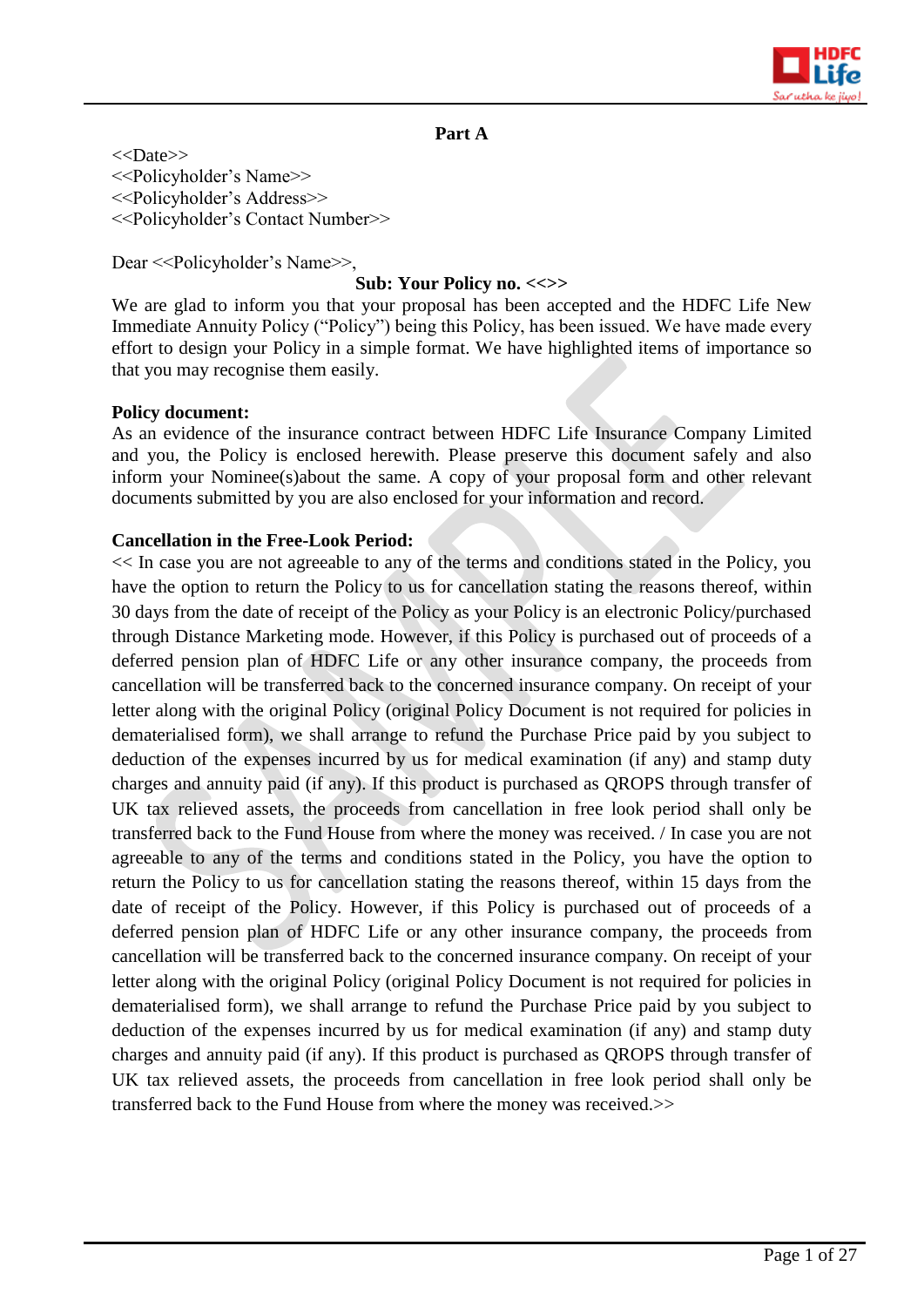

# **Contacting us:**

The address for correspondence is specified below. To enable us to serve you better, you are requested to quote your Policy number in all future correspondence. In case you are keen to know more about our products and services, we would request you to talk to our authorized representatives or Certified Financial Consultant (Insurance Agent) who has advised you while taking this Policy. The details of your Certified Financial Consultant including contact details are listed below.

To contact us in case of any grievance, please refer to Part G. In case you are not satisfied with our response, you can also approach the Insurance Ombudsman in your region.

Thanking you for choosing HDFC Life Insurance Company Limited and looking forward to serving you in the years ahead,

Yours sincerely,

<< Designation of the Authorised Signatory >>

Branch Address: <<Br/>Shanch Address>>

Agency/Intermediary Code: <<Agency/Intermediary Code>>

Agency/Intermediary Name: <<Agency/Intermediary Name>>

Agency/Intermediary Telephone Number: <<Agency/Intermediary mobile & landline number>>

Agency/Intermediary Contact Details: <<Agency/Intermediary address>>

Address for Correspondence: HDFC Life Insurance Company Limited, 11<sup>th</sup> Floor Lodha Excelus, Apollo Mills Compound, N.M. Joshi Marg, Mahalaxmi, Mumbai-400011.

Registered Office: Lodha Excelus, 13<sup>th</sup> Floor, Apollo Mills Compound, N. M. Joshi Marg, Mahalaxmi, Mumbai - 400 011.

Call1860-267-9999(local charges apply).DO NOT prefix any country code e.g. +91or00.Available all days

From 9 am to 9 pm |Email – [service@hdfclife.com](mailto:service@hdfclife.com) | [NRIservice@hdfclife.com](mailto:NRIservice@hdfclife.com) (For NRI customers only) Visit– [www.hdfclife.com.](http://www.hdfclife.com/) CIN: L65110MH2000PLC128245.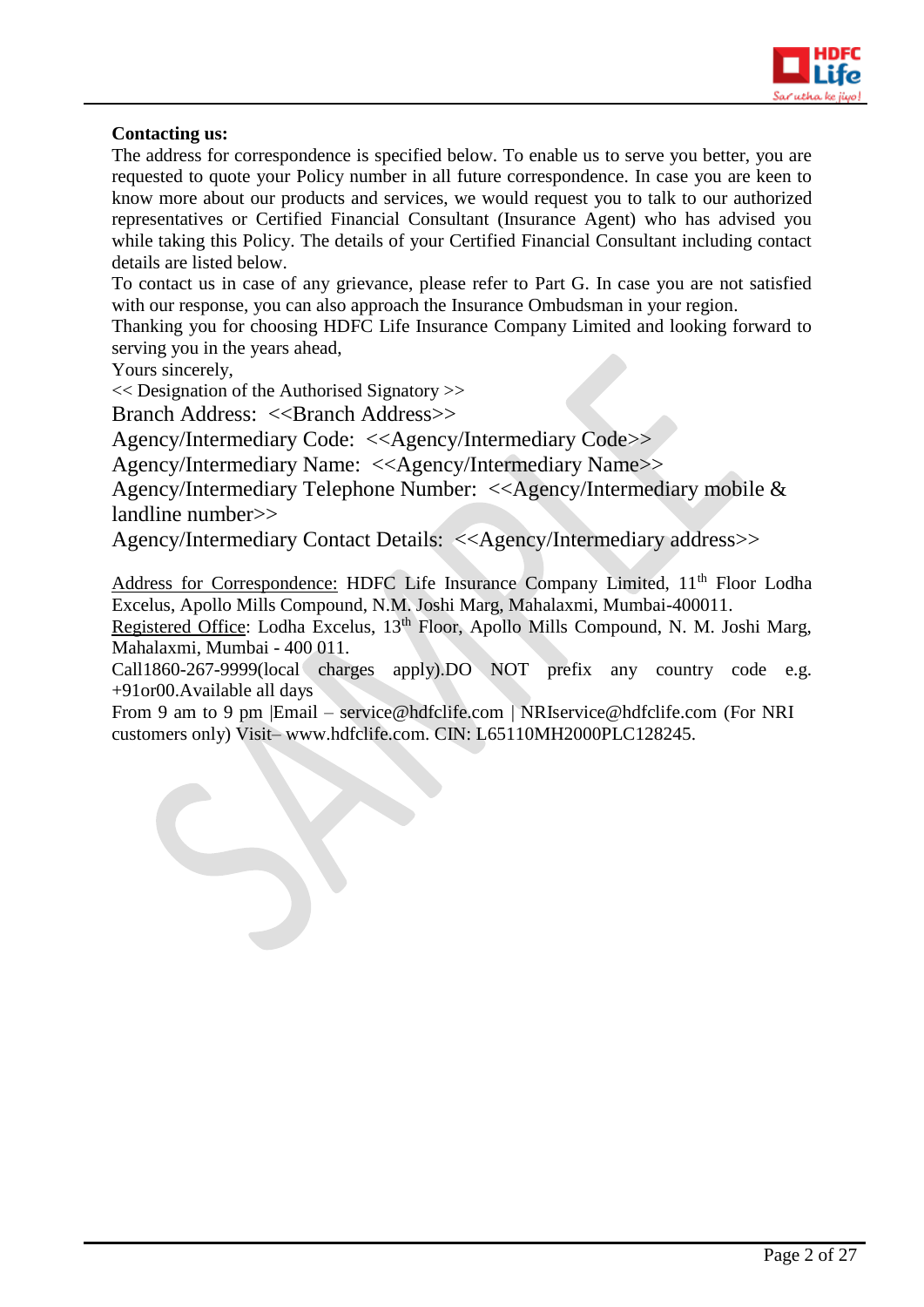

# **POLICY DOCUMENT- HDFC Life New Immediate Annuity**

# **Unique Identification Number: UIN- 101N084V24**

Your Policy is a single premium non-participating and non-linked annuity policy. This document is the evidence of a contract between HDFC Life Insurance Company Limited and the Annuitant as described in the Policy Schedule given below. This Policy is based on the Proposal made by the within named Annuitant and submitted to the Company along with the required documents, declarations, statements, and other information received by the Company from the Annuitant or on behalf of the Annuitant. This Policy is effective upon receipt and realisation, by the Company, of the consideration payable as Premium/Purchase Price under the Policy. This Policy is written under and will be governed by the applicable laws in force in India and all Premium/Purchase Price and Benefits are expressed and payable in Indian Rupees.

# **POLICY SCHEDULE Policy number: <<>>**

**Policyholder Details**

**Client ID: <<>>**

| і онсуповисі <i>Б</i> евинэ                                      |                                         |                                              |                            |  |
|------------------------------------------------------------------|-----------------------------------------|----------------------------------------------|----------------------------|--|
| <b>Name</b>                                                      |                                         | $\ll >>$                                     |                            |  |
| <b>Address</b>                                                   |                                         | $\iff$                                       |                            |  |
| <b>Annuitant Details</b>                                         |                                         |                                              |                            |  |
| <b>Annuitant Informati Annuitant/Primary Annuitant</b>           |                                         |                                              | <b>Secondary Annuitant</b> |  |
| <b>Name</b>                                                      | $\iff$                                  |                                              | $\iff$                     |  |
| <b>Date of Birth</b>                                             | << dd/mm/yyyy >>                        |                                              | << dd/mm/yyyy >>           |  |
| Age on the Date of R<br><b>Commencement</b>                      | $\langle \langle \rangle \rangle$ years |                                              | $\iff$ years               |  |
| <b>Age Admitted</b>                                              | $<<$ Yes/No>>                           |                                              | $<<$ Yes/No>>              |  |
| <b>Policy Details</b>                                            |                                         |                                              |                            |  |
| <b>Date of Commencement of Policy</b>                            |                                         | $<<$ Date>>                                  |                            |  |
| <b>Date of Risk Commencement</b>                                 |                                         | $<<$ RCD $>>$                                |                            |  |
| Date of Issue/Inception of Policy                                |                                         | $<<$ Issue Date>>                            |                            |  |
| <b>Premium/Purchase Price Payment</b><br><b>Date</b>             |                                         | < <dd month="">&gt;</dd>                     |                            |  |
| <b>Plan Option</b>                                               |                                         | $\iff$                                       |                            |  |
| <b>Benefits payable on Death</b>                                 |                                         | $Rs. \ll\gg$                                 |                            |  |
| Benefits payable on diagnosis of<br><b>Critical Illness</b>      |                                         | Rs. <<>>/< <not applicable="">&gt;</not>     |                            |  |
| <b>Guarantee Period</b>                                          |                                         | <<>>/< <not applicable="">&gt;</not>         |                            |  |
| <b>Premium/Purchase Price Paid</b>                               |                                         | $Rs. \ll\gg\gg$                              |                            |  |
| <b>Frequency of Annuity Payment</b>                              |                                         | << Annual/Half-yearly/ Quarterly/ Monthly >> |                            |  |
| <b>Annuity Amount per Frequency of</b><br><b>Annuity Payment</b> |                                         | $Rs. < \Leftrightarrow$                      |                            |  |
| <b>Riders</b>                                                    |                                         |                                              |                            |  |
| <b>Rider Name</b>                                                |                                         | $\ll >>$                                     |                            |  |
| <b>Rider Term</b>                                                |                                         | $\langle \langle \rangle \rangle$ years      |                            |  |
| <b>Rider Sum Assured</b>                                         |                                         | $Rs. \ll\gg$                                 |                            |  |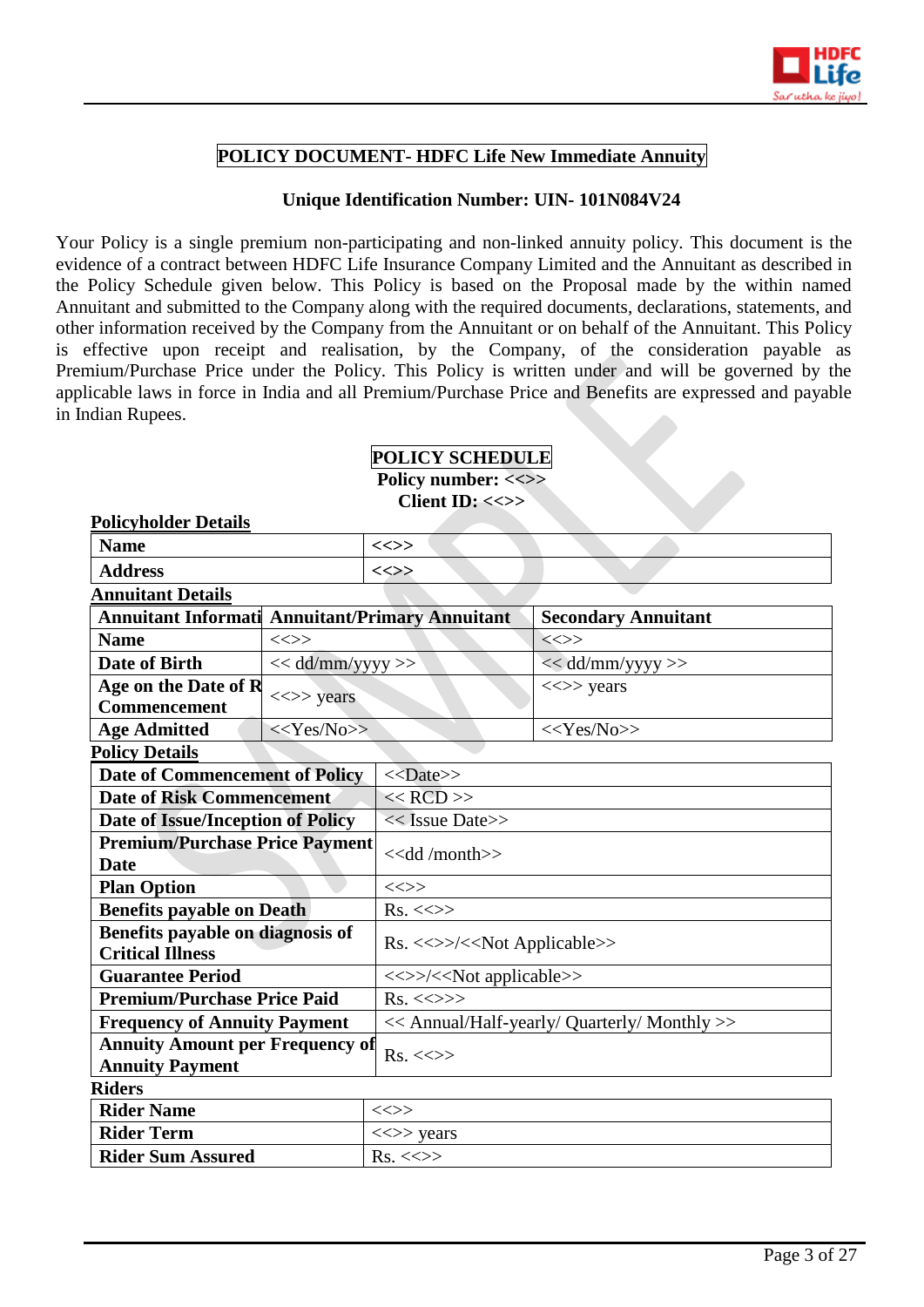

The Premium/Purchase Price amount is excluding any tax and levies as applicable leviable on the Premium/Purchase Price. Amount of tax and levies will be charged at actuals as per prevalent rate.

|                                                                          | <b>NOMINATION SCHEDULE</b>              |                                         |
|--------------------------------------------------------------------------|-----------------------------------------|-----------------------------------------|
| <b>Nominee's Name</b>                                                    | $<<$ Nominee-1 $>>$                     | $<<$ Nominee-2 $>>$                     |
| <b>Nominee's Relationship with</b><br>the Life Assured                   | $\iff$                                  | $\ll >>$                                |
| Date of Birth of Nominee                                                 | $<<$ dd/mm/yyyy >>                      | $<<$ dd/mm/yyyy >>                      |
| Nominee's Age                                                            | $\langle \langle \rangle \rangle$ years | $\langle \langle \rangle \rangle$ years |
| <b>Nomination Percentage</b>                                             | $<<>>\%$                                | $<<>>\%$                                |
| <b>Nominee's Address</b>                                                 | $\iff$                                  | $\ll >>$                                |
| <b>Appointee's Name</b><br>(Applicable where the Nominee)<br>is a minor) | $\ll >>$                                |                                         |
| Date of Birth of Appointee                                               | $<<$ dd/mm/yyyy >>                      |                                         |
| <b>Appointee's Address</b>                                               | $\ll >>$                                |                                         |

Signed at Mumbai on <<>> For HDFC Life Insurance Company Limited

Authorised Signatory

In case you notice any mistake, you may return the Policy document to us for necessary correction.

# **SPACE FOR ENDORSEMENTS**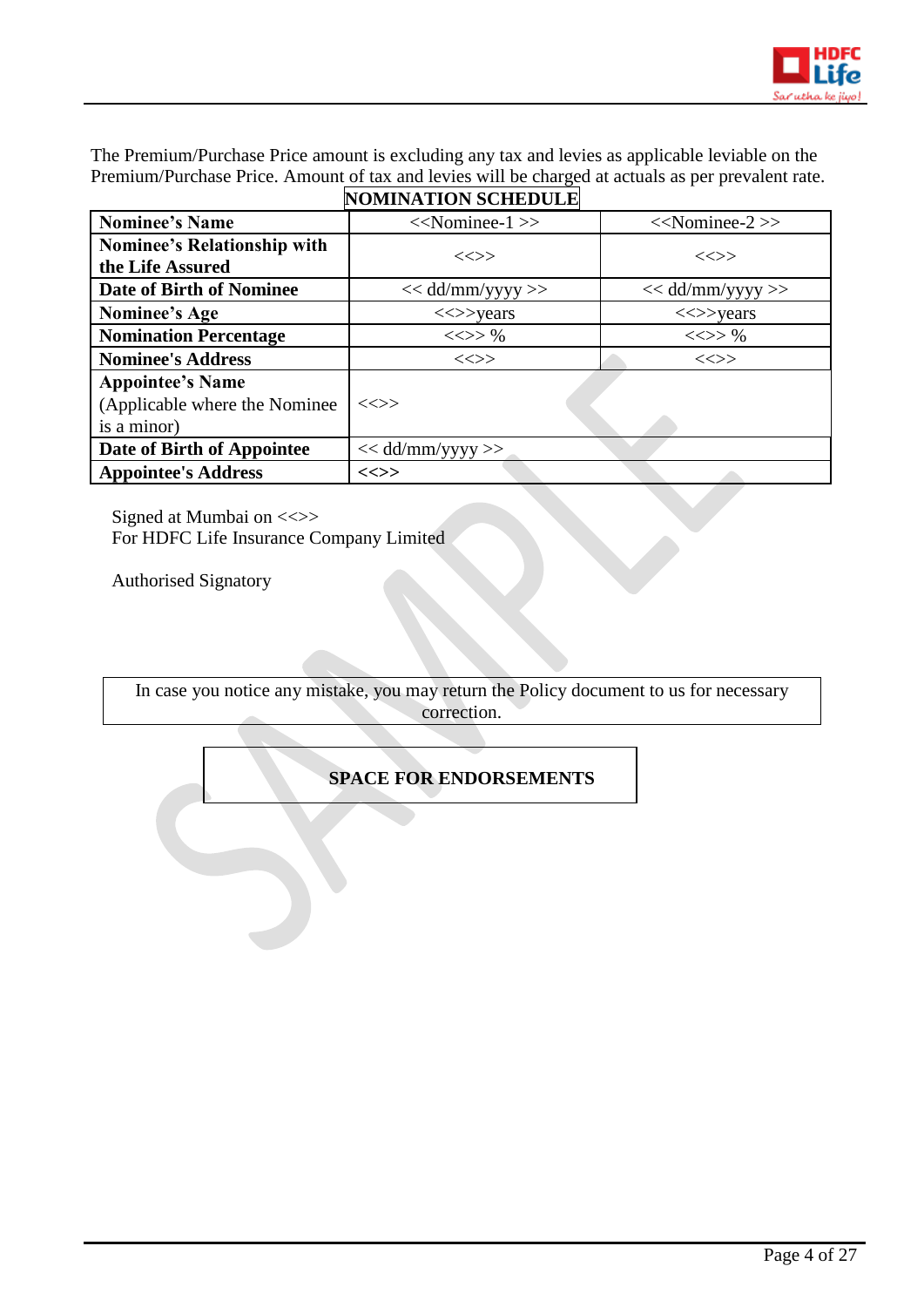

# **Part B (Definitions)**

Definitions in alphabetical order

- 1) *Annuitant –* means the person who is entitled to receive the annuity benefits and on whose life the contingent events have to occur for the Benefits to be payable as stated in the Policy Schedule.
- 2) *Appointee –* means the person named by you and registered with us in accordance with the Nomination Schedule, who is authorised to receive the Death Benefit under this Policy on the death of the Annuitant while the Nominee is a minor;
- *3)* Authority/ IRDAI means Insurance Regulatory and Development Authority of India;
- *4) Company, company, Insurer, Us, us, We, we, Our, our means or refers to HDFC* Life Insurance Company Limited.
- *5) Date of Risk Commencement –* means the date, as stated in the Policy Schedule, on which the insurance coverage under this Policy commences;
- *6) Guarantee Period*  means the period, as stated in the Policy Schedule, which is chosen by you at the time of Policy inception, for which the annuity is guaranteed to be payable to the Annuitant or his/her Nominee upon the Annuitant's death.
- 7) *Nominee(s) –* means the person(s) named by you and registered with us in accordance with the Nomination Schedule, who is authorised to receive the Death Benefit under this Policy, on the death of the Annuitant;
- 8) *Medical Practitioner*  means a person who holds a valid registration from the medical council of any state of India and is thereby entitled to practice medicine within its jurisdiction and is acting within the scope and jurisdiction of his license but excluding the Practitioner who is:
	- a) Annuitant/Policyholder himself or an agent of the Annuitant/ Policyholder;
	- b) Insurance Agent, business partner(s) or employer/employee of the Annuitant/ Policyholder or;
	- c) A member of the Annuitant's/ Policyholders immediate family.
- 9) *Policy Anniversary* means the annual anniversary of the Date of Risk Commencement;
- 10) *Policyholder, You, you, your* means or refers to the Policyholder stated in the Policy Schedule. The Policyholder is the owner of the Policy.
- 11) *Policy Term*  means the term of the Policy as stated in the Policy Schedule;
- 12) *Premium/Purchase Price*  means an amount stated in the Policy Schedule, payable by you to us and in the manner stated in the Policy Schedule, to secure the benefits under this Policy, excluding taxes and levies;
- *13) Primary Annuitant –* refers to the individual, the events in the life of whom are of primary importance in affecting the timing or amount of payout under the contract.
- *14) Secondary Annuitant* refers to the second life for the purpose of joint life Annuity option
- 15) *Sum Assured* mean the absolute amount of benefit which is guaranteed to become payable as per the terms and conditions specified in the Policy
- 16) *Surrender* means complete withdrawal/ termination of the entire Policy.
- 17) *Surrender Value* means an amount, if any, that becomes payable in case of Surrender of the Policy in accordance with the terms and conditions of the Policy.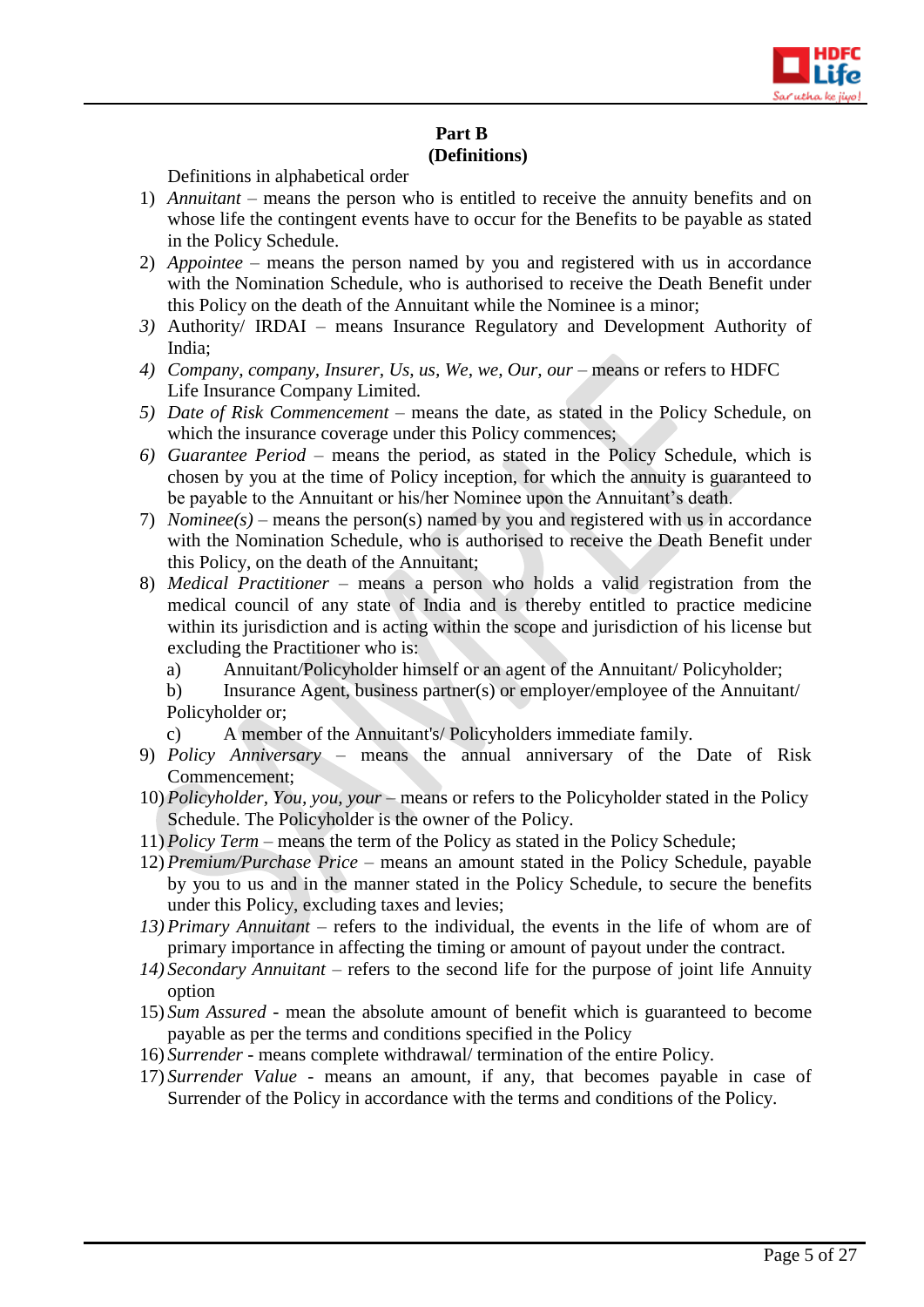

# **Part C (Benefits)**

# **1. Benefits:**

(1) Annuity Option - Under this Policy, the amount of Benefit depends on the annuity option and the frequency selected. The table below sets out the annuity benefits for various options:

| <b>Annuity Option</b>                                                                                                       | <b>Annuity Benefits</b>                                                                                                                                                                                                                                                                                                                                                                                                       |  |
|-----------------------------------------------------------------------------------------------------------------------------|-------------------------------------------------------------------------------------------------------------------------------------------------------------------------------------------------------------------------------------------------------------------------------------------------------------------------------------------------------------------------------------------------------------------------------|--|
| < <life annuity<="" td=""><td></td></life>                                                                                  |                                                                                                                                                                                                                                                                                                                                                                                                                               |  |
| < <life annuity="" of<="" return="" td="" with=""><td></td></life>                                                          |                                                                                                                                                                                                                                                                                                                                                                                                                               |  |
| Premium/Purchase Price                                                                                                      | Annuity payments will be made in arrears for                                                                                                                                                                                                                                                                                                                                                                                  |  |
| < <life annuity="" balance<="" of="" return="" td="" with=""><td>as long as the Annuitant is alive. The annuity</td></life> | as long as the Annuitant is alive. The annuity                                                                                                                                                                                                                                                                                                                                                                                |  |
| Premium/Purchase Price                                                                                                      | payments will cease on death of the<br>Annuitant>>                                                                                                                                                                                                                                                                                                                                                                            |  |
| < <life annuity="" of<="" return="" td="" with=""><td></td></life>                                                          |                                                                                                                                                                                                                                                                                                                                                                                                                               |  |
| Premium/Purchase Price in Parts                                                                                             |                                                                                                                                                                                                                                                                                                                                                                                                                               |  |
|                                                                                                                             | Annuity payments will be made in arrears for<br>as long as the Annuitant is alive or until the<br>end of the Guarantee Period, whichever is<br>later. The annuity payments will cease on the<br>later of:<br>death of the Annuitant; or<br>completion of the Guarantee Period.<br>The Guarantee Period shall be as selected by<br>you and is set out in the Policy Schedule>><br>Annuity payments will be made in arrears for |  |
|                                                                                                                             | as long as the Annuitant is alive. The annuity<br>payment will increase at a simple rate of 5%<br>per annum of the initial annuity payment.<br>For example, if the annuity amount is<br>Rs10,000 in the first year; the annuity will be<br>Rs10,500 in the second year; Rs11,000in the<br>third year and so on. The annuity payments<br>will cease on the death of the Annuitant>>                                            |  |
| < <life annuity="" of<br="" return="" with="">Premium/Purchase Price on diagnosis of<br/><b>Critical Illness</b></life>     | Annuity payments will be made in arrears.<br>The annuity payments will cease on the<br>earlier of:<br>being diagnosed with a specified Critical<br>Illness as mentioned in the Part C Clause<br>$1(4)$ before the age of 85; or<br>death of the Annuitant>>                                                                                                                                                                   |  |
| << Joint Life Annuity with 100% annuity to                                                                                  | 100% of the annuity amount will be payable                                                                                                                                                                                                                                                                                                                                                                                    |  |
| the Secondary Annuitant                                                                                                     | in arrears so long as either the Primary                                                                                                                                                                                                                                                                                                                                                                                      |  |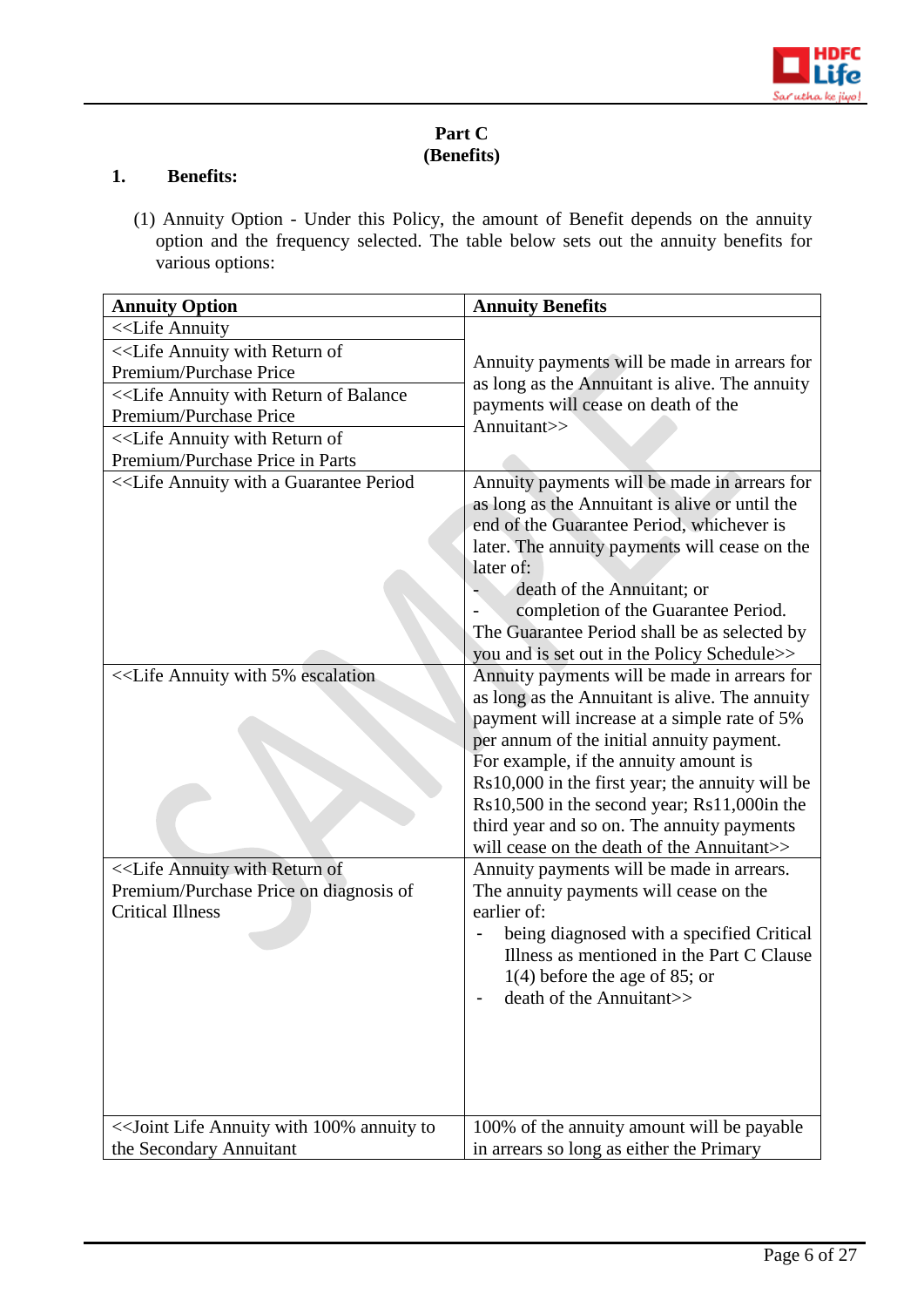

| << Joint Life Annuity with 100% annuity to    | Annuitant or the Secondary Annuitant is        |
|-----------------------------------------------|------------------------------------------------|
| the Secondary Annuitant and return of         | alive. The annuity payments will cease on      |
| Premium/Purchase Price                        | later of the deaths of the two Annuitants>>    |
| << Joint Life Annuity with 50% annuity to the | 100% of the annuity amount will be payable     |
| <b>Secondary Annuitant</b>                    | in arrears so long as the Primary Annuitant is |
|                                               | alive. On the death of the Primary Annuitant,  |
|                                               | 50% of the annuity amount will be payable to   |
| << Joint Life Annuity with 50% annuity to the | the Secondary Annuitant as long as the         |
| Secondary Annuitant and return of             | Secondary Annuitant is alive. The annuity      |
| Premium/Purchase Price                        | payments will cease on later of the deaths of  |
|                                               | the two Annuitants. If the Secondary           |
|                                               | Annuitant predeceases the Primary              |
|                                               | Annuitant, the annuity payments shall cease    |
|                                               | upon the death of the Primary Annuitant>>      |
|                                               |                                                |

(2) *Death Benefit* (Payable to Nominee/Legal heirs) - The Death Benefit will vary depending on the annuity option. The table below sets out the Death Benefit for the various options: 

| <b>Annuity Option</b>                                                                                             | <b>Death Benefits</b>                           |
|-------------------------------------------------------------------------------------------------------------------|-------------------------------------------------|
| < <life annuity<="" td=""><td>None&gt;&gt;</td></life>                                                            | None>>                                          |
| < <life annuity="" of<="" return="" td="" with=""><td>100% of the Premium/Purchase Price of the</td></life>       | 100% of the Premium/Purchase Price of the       |
| Premium/Purchase Price                                                                                            | annuity will be paid to the Nominee( $s$ ) $>$  |
| < <life annuity="" of<="" return="" td="" with=""><td>Excess, if any, of 100% of the Premium/Purchase</td></life> | Excess, if any, of 100% of the Premium/Purchase |
| <b>Balance Premium/Purchase Price</b>                                                                             | Price of the annuity less the aggregate of all  |
|                                                                                                                   | annuity installments previously paid to the     |
|                                                                                                                   | Annuitant will be paid to the Nominee(s) $>$    |
| < <life a="" annuity="" guarantee<="" td="" with=""><td>None&gt;&gt;</td></life>                                  | None>>                                          |
| Period                                                                                                            |                                                 |
| < <life 5%="" annuity="" at="" escalation<="" td=""><td>None&gt;&gt;</td></life>                                  | None>>                                          |
| < <life annuity="" of<="" return="" td="" with=""><td>On</td></life>                                              | On                                              |
| Premium/Purchase Price in Parts                                                                                   | death of the Annuitant before the seventh       |
|                                                                                                                   | Policy Anniversary 100% of the                  |
|                                                                                                                   | Premium/Purchase Price will be paid to the      |
|                                                                                                                   | Nominee(s)                                      |
|                                                                                                                   | On                                              |
|                                                                                                                   | death of the Annuitant after the seventh        |
|                                                                                                                   | Policy Anniversary 70% of the                   |
|                                                                                                                   | Premium/Purchase Price will be paid to the      |
|                                                                                                                   | Nominee(s) $>>$                                 |
| < <life annuity="" of<="" return="" td="" with=""><td>100% of the Premium/Purchase Price of the</td></life>       | 100% of the Premium/Purchase Price of the       |
| Premium/Purchase Price on                                                                                         | annuity will be paid to the Nominee(s) $\gg$    |
| diagnosis of Critical Illness                                                                                     |                                                 |
| << Joint Life Annuity with 100%                                                                                   | None>>                                          |
| annuity to the Secondary                                                                                          |                                                 |
| Annuitant                                                                                                         |                                                 |
| << Joint Life Annuity with 50%                                                                                    | None>>                                          |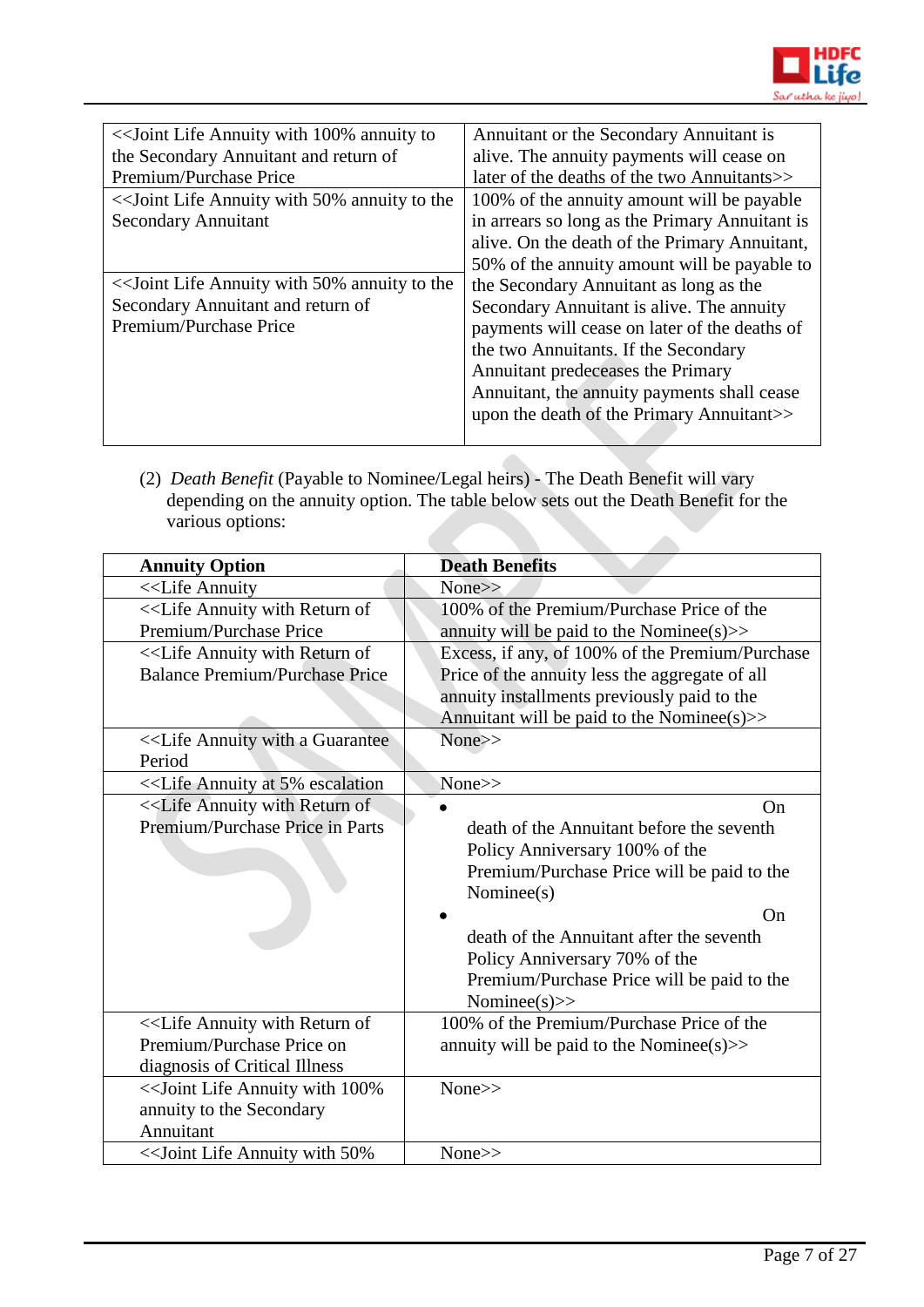

| annuity to the Secondary<br>Annuitant    |                                            |
|------------------------------------------|--------------------------------------------|
| < <a>Sout<br/>Life Annuity with 100%</a> | 100% of the Premium/Purchase Price of the  |
|                                          |                                            |
| annuity to the Secondary                 | annuity will be paid to the Nominee(s) $>$ |
| Annuitant and return of                  |                                            |
| Premium/Purchase Price                   |                                            |
| << Joint Life Annuity with 50%           | 100% of the Premium/Purchase Price of the  |
| annuity to the Secondary                 | annuity will be paid to the Nominee(s) $>$ |
| Annuitant and return of                  |                                            |
| Premium/Purchase Price                   |                                            |

The Premium/Purchase Price referred in the table above excludes tax and levies if applicable. In case of any annuity payments being made between the date of death and the date of intimation of such death, such annuity payments will be deducted from the death benefit wherever applicable.

# << (3) *Survival Benefit* –

 Life Annuity with Return of Premium/Purchase Price in Parts: Under the option Life Annuity with Return of Premium/Purchase Price in parts, on the seventh Policy Anniversary, 30% of the Premium/Purchase Price is payable provided the Annuitant is alive.

(4) *Benefits payable on diagnosis of Critical Illness:*

Life Annuity with Return of Premium/Purchase Price on diagnosis of Critical Illness: Annuity payments will be made in arrears. The annuity payments will cease on the earlier of:

- (a) being diagnosed with a specified Critical Illness as mentioned below before the age of 85; or
- (b) death of the Annuitant.

Under the option Life Annuity with Return of Premium/Purchase Price on diagnosis of Critical Illness, the Premium/Purchase Price excluding tax and other levies will be paid to the Annuitant upon the diagnosis of the following Critical Illnesses:

# **a) Cancer of Specified Severity**

A malignant tumor characterized by the uncontrolled growth and spread of malignant cells with invasion and destruction of normal tissues. This diagnosis must be supported by histological evidence of malignancy. The term cancer includes leukemia, lymphoma and sarcoma.

The following are excluded –

i. All tumors which are histologically described as carcinoma in situ, benign, premalignant, borderline malignant, low malignant potential, neoplasm of unknown behavior, or non-invasive, including but not limited to: Carcinoma in situ of breasts, Cervical dysplasia CIN-1, CIN -2 and CIN-3.

ii. Any non-melanoma skin carcinoma unless there is evidence of metastases to lymph nodes or beyond;

iii. Malignant melanoma that has not caused invasion beyond the epidermis;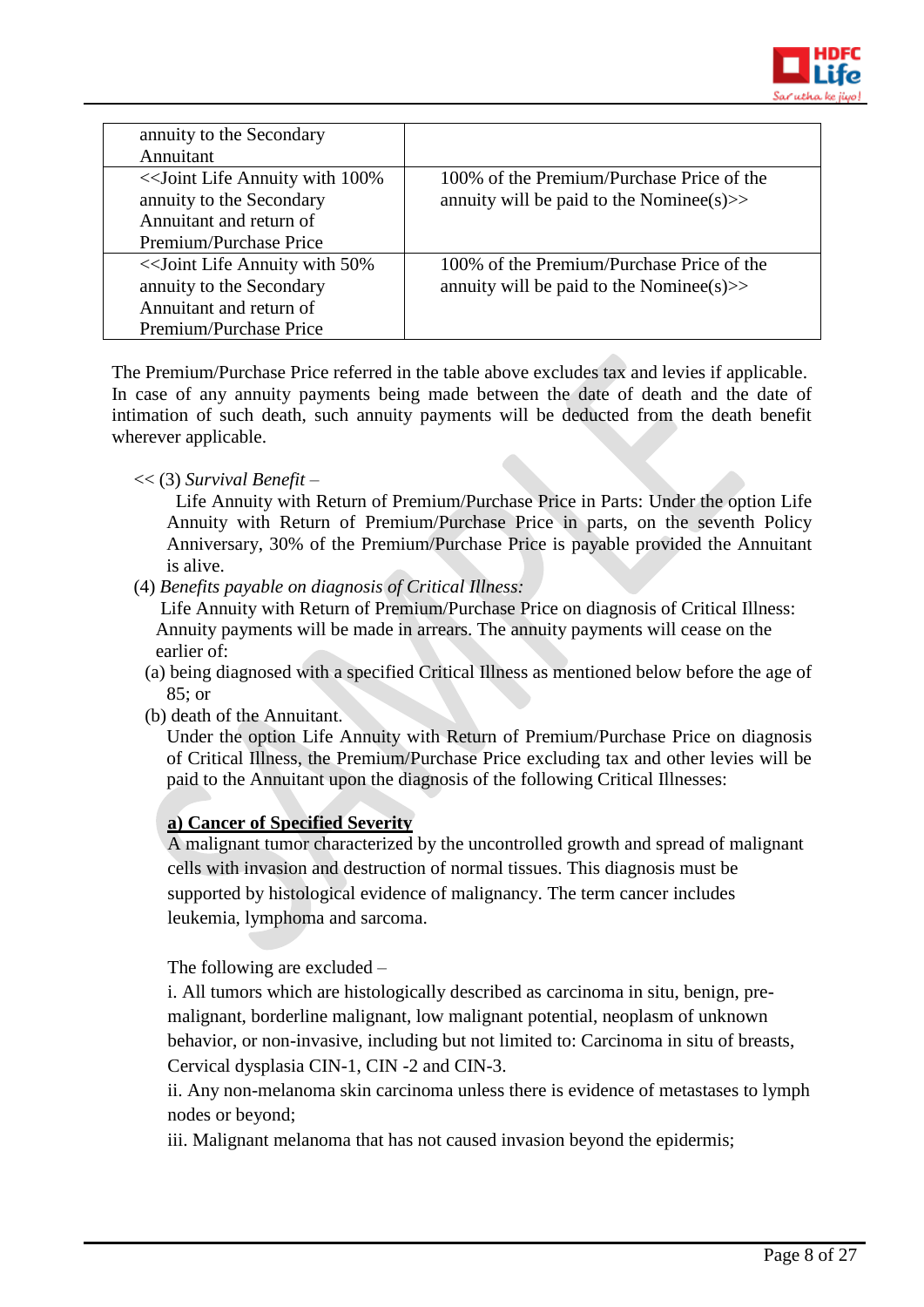

iv. All tumors of the prostate unless histologically classified as having a Gleason score greater than 6 or having progressed to at least clinical TNM classification T2N0M0

v. All Thyroid cancers histologically classified as T1N0M0 (TNM Classification) or below;

vi. Chronic lymphocytic leukaemia less than RAI stage 3

vii. Non-invasive papillary cancer of the bladder histologically described as TaN0M0 or of a lesser classification,

viii. All Gastro-Intestinal Stromal Tumors histologically classified as T1N0M0 (TNM Classification) or below and with mitotic count of less than or equal to 5/50 HPFs;

# **b) Open Chest CABG**

The actual undergoing of heart surgery to correct blockage or narrowing in one or more coronary artery(s), by coronary artery bypass grafting done via asternotomy (cutting through the breast bone) or minimally invasive key hole coronary artery bypass procedures. The diagnosis must be supported by a coronary angiography and the realization of surgery has to be confirmed by a cardiologist.

The following are excluded:

i. Angioplasty and/or any other intra-arterial procedures

# **c) Myocardial Infarction**

The first occurrence of heart attack or myocardial infarction, which means the death of a portion of the heart muscle as a result of inadequate blood supply to the relevant area. The diagnosis for Myocardial Infarction should be evidenced by all of the following criteria:

i. A history of typical clinical symptoms consistent with the diagnosis of acute myocardial infarction (For e.g. typical chest pain)

ii. New characteristic electrocardiogram changes

iii. Elevation of infarction specific enzymes, Troponins or other specific biochemical markers.

The following are excluded:

i. Other acute Coronary Syndromes

ii. Any type of angina pectoris

iii. A rise in cardiac biomarkers or Troponin T or I in absence of overtischemic heart disease OR following an intra-arterial cardiac procedure.

# **d) Kidney Failure Requiring Regular Dialysis**

End stage renal disease presenting as chronic irreversible failure of both kidneys to function, as a result of which either regular renal dialysis (hemodialysis or peritoneal dialysis) is instituted or renal transplantation is carried out. Diagnosis has to be confirmed by a specialist medical practitioner.

# **e) Major Organ Transplant (as recipient)**

I. The actual undergoing of a transplant of: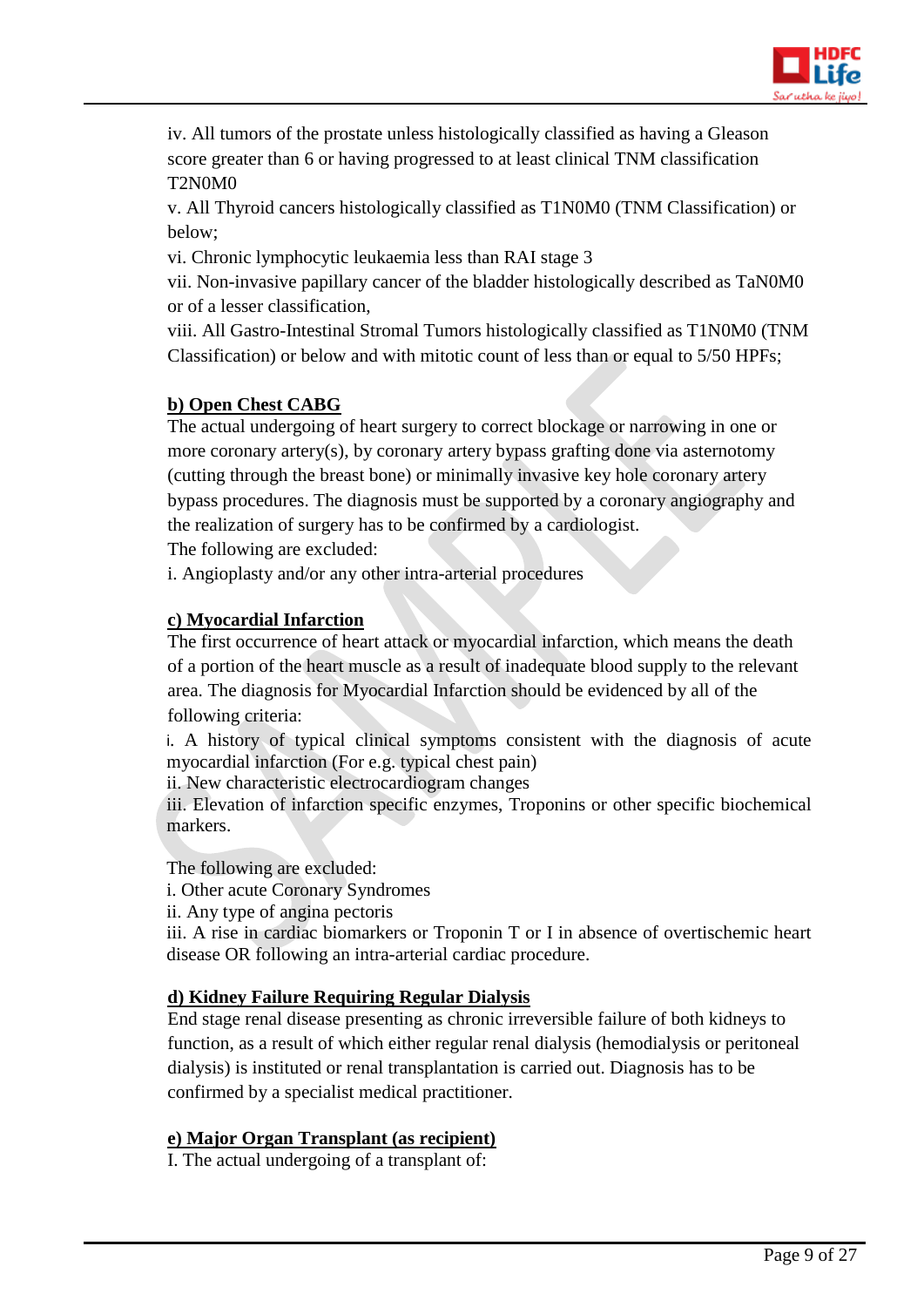

- i. One of the following human organs: heart, lung, liver, kidney, pancreas, that
- resulted from irreversible end-stage failure of the relevant organ, or

ii. Human bone marrow using haematopoietic stem cells. The undergoing of a transplant has to be confirmed by a specialist medical practitioner.

- II. The following are excluded:
- i. Other stem-cell transplants
- ii. Where only islets of langerhans are transplanted

# **f) Stroke Resulting In Permanent Symptoms**

Any cerebrovascular incident producing permanent neurological sequelae. This includes infarction of brain tissue, thrombosis in an intracranial vessel, haemorrhage and embolisation from an extracranial source. Diagnosis has to be confirmed by a specialist medical practitioner and evidenced by typical clinical symptoms as well as typical findings in CT Scan or MRI of the brain. Evidence of permanent neurological deficit lasting for at least 3 months has to be produced.

The following are excluded:

- i.Transient ischemic attacks (TIA)
- ii. Traumatic injury of the brain
- iii. Vascular disease affecting only the eye or optic nerve or vestibular functions. >>
- (5) The Death Benefit is subject to the exclusions set out in Part F Clause 1 (Exclusions).
- (6) Upon the payment of the Death Benefit or the Annuity Benefit, or Benefits payable on diagnosis of Critical Illness whichever is earlier, the Policy terminates and no further Benefits are payable.
- (7) The recipients of Benefits under this Policy shall be as specified below:
	- (i) Death Benefit shall be payable to the registered Nominee(s), if the Policyholder and the Annuitant are the same; or to the Policyholder if the Annuitant is other than the Policyholder.
	- (ii) All other Benefits shall be payable to the Annuitant.
	- (iii)In case of any unique situation or doubt the Company's decision will be final and binding.

# **2. Payment and cessation of Premium/Purchase Price**

(1) Where the Premium/Purchase Price has been remitted otherwise than in cash, the application of the Premium/Purchase Price received is conditional upon the realization of the proceeds of the instrument of payment, including electronic mode.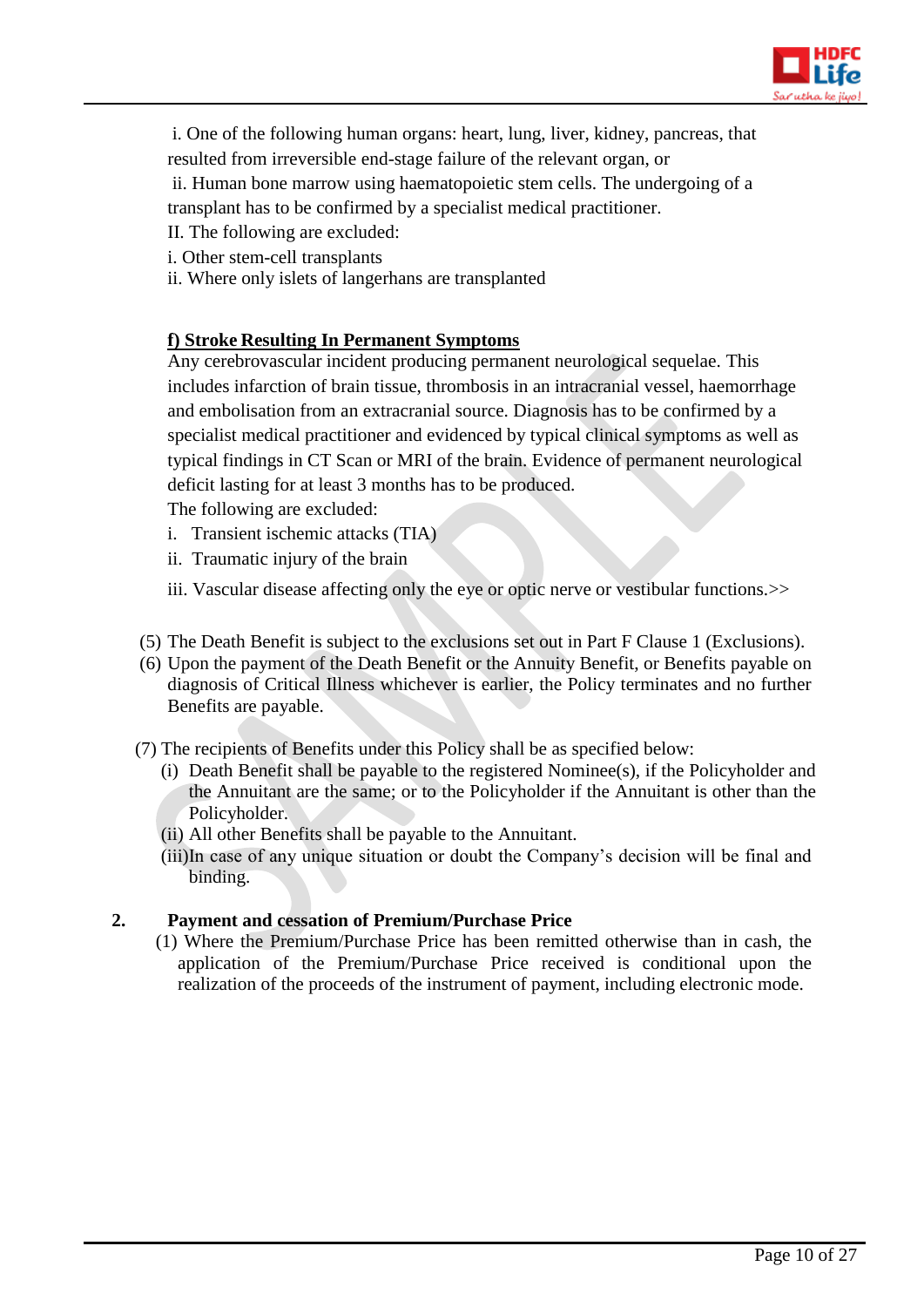

# **Part D (Policy Servicing Aspects)**

# **1. Alterations**

No alterations are permissible under the Policy.

#### **2. Loans**

No loans will be provided on your Policy.

# **3. Free Look Cancellation**

In case the Policyholder is not agreeable to any of the terms and conditions stated in the Policy, the Policyholder has an option to return the Policy to the Company stating the reasons thereof, within 15 days from the date of receipt of the Policy. If the Policy has been purchased through Distance Marketing mode, this period will be 30 days. However this option will not be available in the event of purchase of this Policy from the vesting proceeds of an accumulation pension product previously purchased by you. On receipt of the Policyholder's letter along with the original Policy document where the reasons stated therein are found valid, the Company shall arrange to refund the Premium/Purchase Price paid subject to deduction of the expenses incurred by us for medical examination (if any) and stamp duty (if any).

If this product is purchased as QROPS through transfer of UK tax relieved assets, the proceeds from cancellation in free look period shall only be transferred back to the Fund House from where the money was received.

#### (4) *Surrender Benefits*

Surrender Benefits are available for the following three options only. The table below sets out the Surrender Benefits as per the annuity option chosen by you:

| <b>Annuity Option</b>                         | <b>Surrender Benefits</b>                   |
|-----------------------------------------------|---------------------------------------------|
| Life Annuity with Return of Purchase Price    | 10% of the Premium/Purchase Price           |
|                                               |                                             |
| Life Annuity with Return of Purchase Price    | 10% of the Premium/Purchase Price           |
| on diagnosis of Critical Illness              |                                             |
| Life Annuity with Return of Purchase Price in | 10% of the Premium/Purchase Price if        |
| parts                                         | surrendered within 7 years from the date of |
|                                               | risk commencement, 7% of the                |
|                                               | Premium/Purchase Price if surrendered       |
|                                               | thereafter                                  |

Surrender Benefits are not available for any other Annuity Option.

In addition, the Company may pay a Special Surrender Value depending on the prevailing market conditions.

Currently, the Special Surrender Value (SSV) is the same as Guaranteed Surrender Value. The SSV may be revised from time to time with prior approval of the Authority.

For the purpose of computing the Surrender Benefits, the Premium/Purchase Price excludes tax and levies if applicable.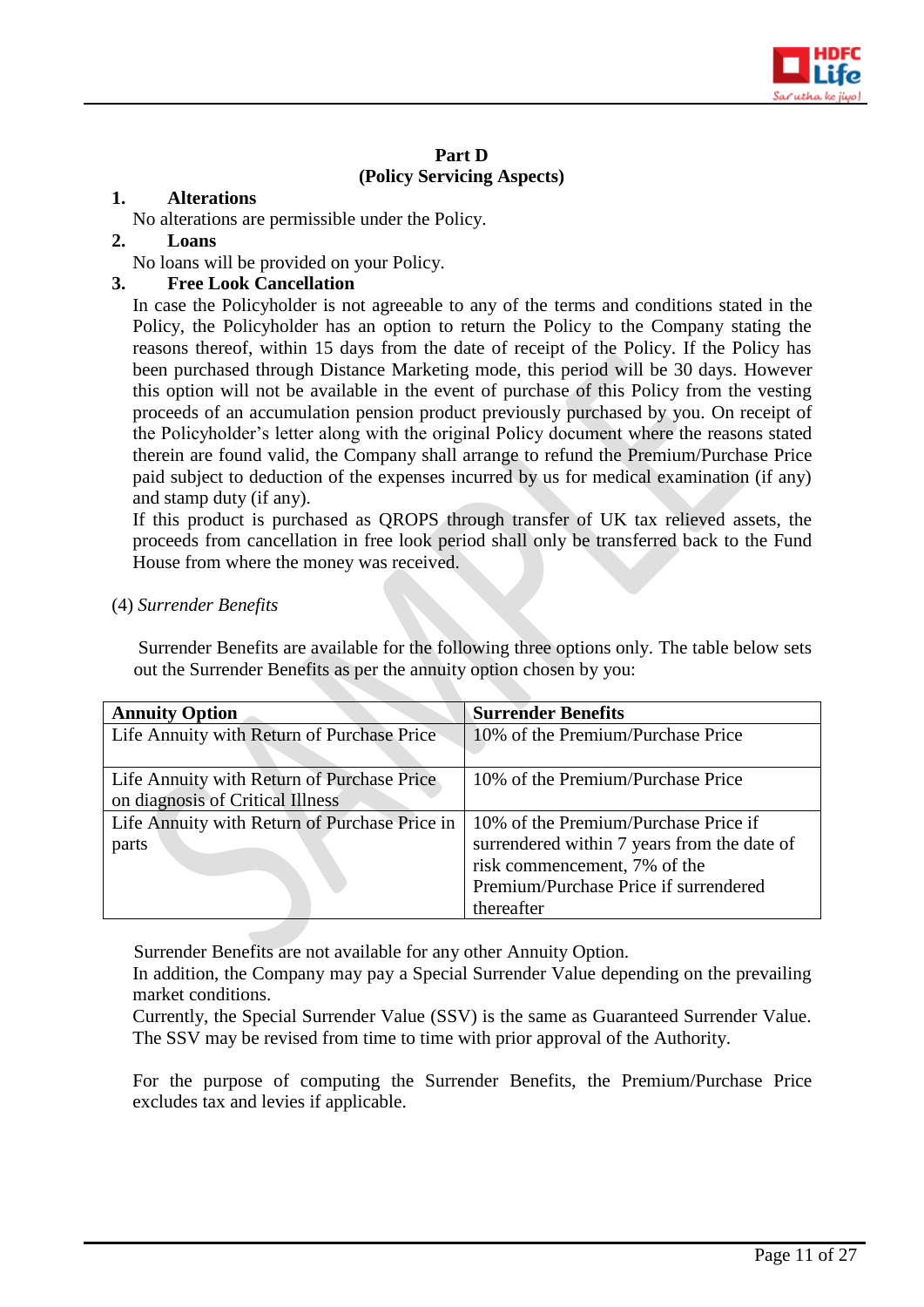

**Part E (Charges)**

# **1. Additional Servicing Charges**

Not applicable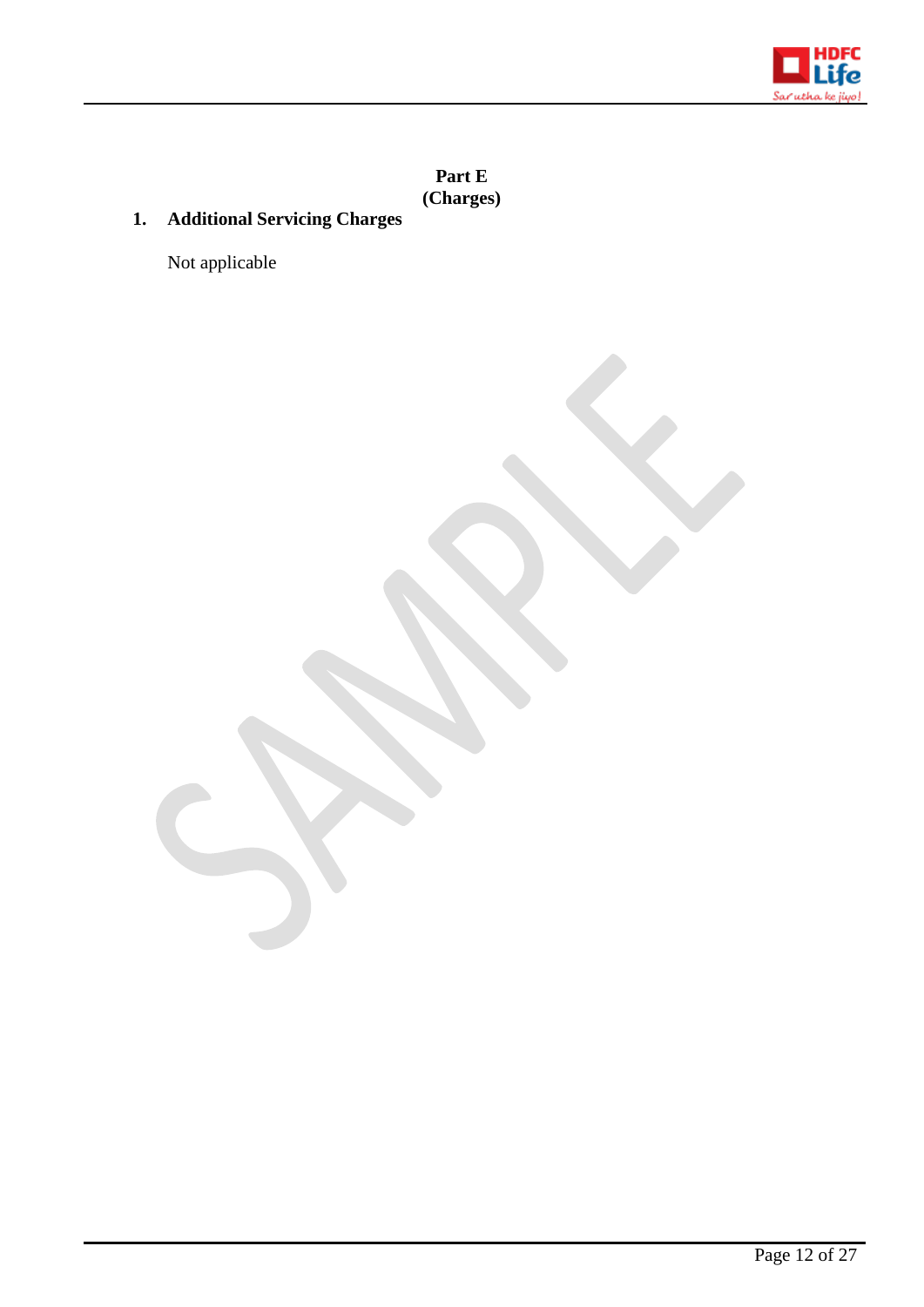

# **Part F (General Terms & Conditions)**

#### **1. Exclusions**

There are no exclusions under this Policy.

# **2. Age Admitted**

The Company has calculated the Premium/Purchase Price under the Policy on the basis of the age of the Annuitant as declared in the Proposal. In case you have not provided proof of age of the Annuitant with the Proposal, you will be required to furnish such proof of age of the Annuitant as is acceptable to us and have the age admitted. In the event the age so admitted ("Correct Age") during the Policy Term is found to be different from the age declared in the Proposal, without prejudice to our rights and remedies including those under the Insurance Act, 1938 as amended from time to time, we shall take one of the following actions:

i) If eligible, and if the Correct Age is found to be higher, the benefit payable under this Policy, Rider, if any, shall be after deduction of such difference of Premium/Purchase Price (i.e difference in Premium/Purchase Price paid based on age declared in the Proposal and Premium/Purchase Price based on the Correct Age) along with interest thereon. In such cases, before calculating the amount of benefit payable, the Policy shall be subject to re-underwriting and the Sum Assured shall be subject to eligibility as per underwriting norms and the Premium/Purchase Price to be deducted shall be calculated proportionately on such Sum Assured payable. If the Correct Age is found to be lower, excess Premium/ Purchase Price without any interest shall be refunded.

ii) If ineligible for the Policy basis the Correct Age, the Policy shall be void-ab-initio and the total Premium/Purchase Price paid shall be refunded without interest after deducting the annuity already paid to you during the Policy Term and all applicable charges like medical, Stamp Duty, risk etc.

iii) If this product is to be purchased as QROPS (Qualifying Recognized Overseas Pension Scheme), through transfer of UK tax relieved assets, it would be offered only to customers who are 55 years of age or above (as on last birthday)

# **3. Claims Procedure**

- (1) *Benefits payable on Death -* The Benefit will be paid if and only if
	- (i) The death of the Annuitant has occurred (in case of Life Option),
	- (ii) The deaths of both Annuitants have occurred (in case of Joint Life Option),
	- (iii) The standard Policy provisions specified in Part F Clause 1 (Exclusions) and Part F Clause 7 (Incorrect Information and Non Disclosure) are not attracted,
	- (iv) The Policy has not been surrendered or cancelled or terminated; and
	- (v) The documents required for processing a claim are:

Basic documentation if death is due to Natural Cause:

a. Completed claim form, (including NEFT details and bank account proof as specified in the claim form);

b. Original Policy;

- c. Original or copy Death Certificate issued by Municipal Authority/ Gram Panchayat
- / Tehsildar (attested by issuing authority);
- d. Claimant's identity and residence proof.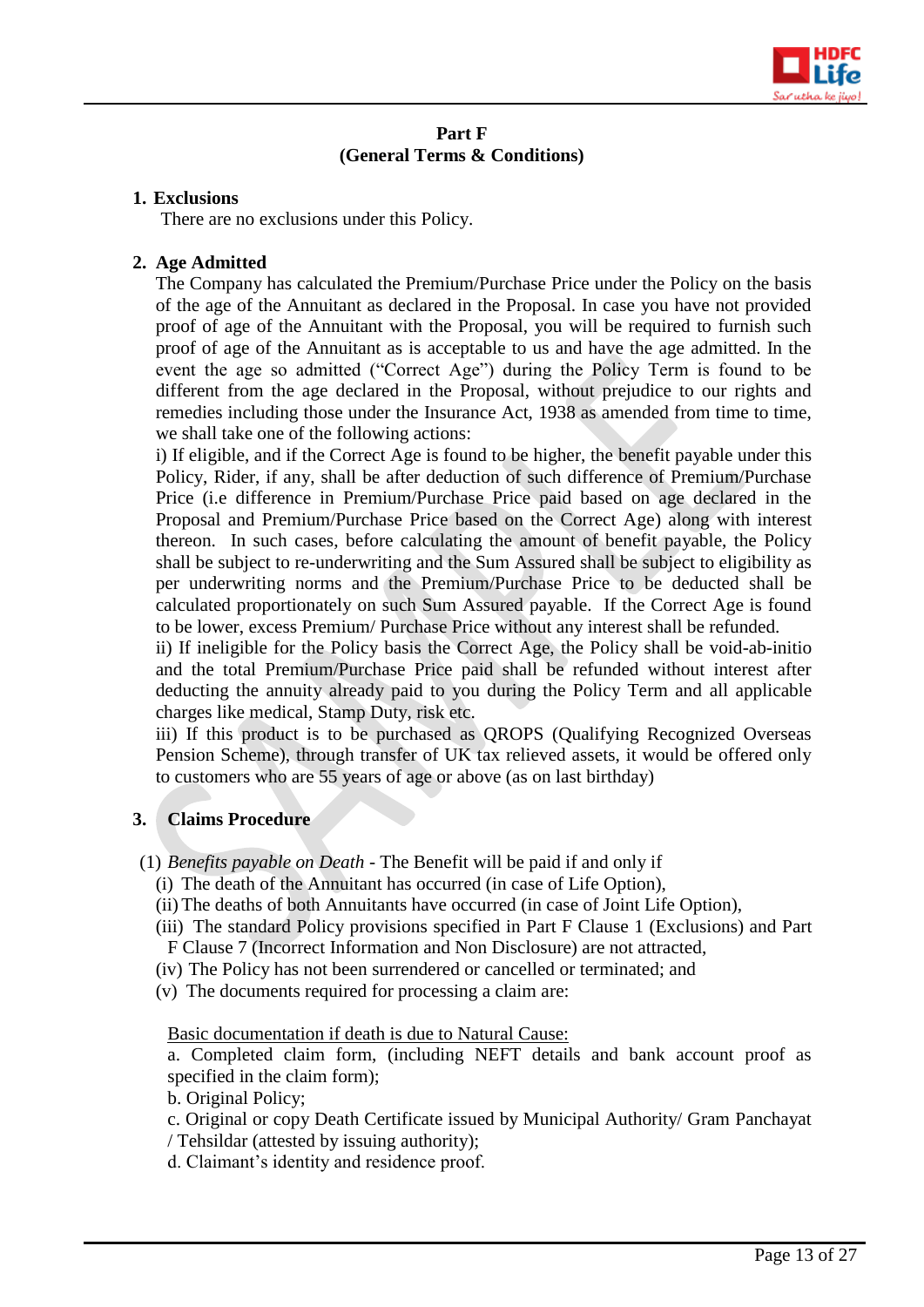

Basic documentation if death is due to Un-Natural Cause:

a. Completed claim form, (including NEFT details and bank account proof as specified in the claim form);

b. Original Policy;

c. Original or copy Death Certificate issued by Municipal Authority/ Gram Panchayat / Tehsildar (attested by issuing authority);

d. Claimant's identity and residence proof.

e. Original or copy of First Information Report, Police Panchnama report attested by Police authorities; and

f. Original or copy of Postmortem report attested by Hospital authority.

Critical Illness Claim:

- 1. Completed claim form, (including NEFT details and bank account proof as specified in the claim form);
- 2. Medical records for diagnosis and treatment of the illness
- 3. Doctor's / Hospital Certificate
- 4. Original Policy document / Certificate of Insurance
- 5. Claimant's identity and residence proof

Note:

- a. In case original documents are submitted, attestation on the document by authorities is not required.
- b. Depending on the circumstances of the death, further documents may be called for as we deem fit.
- (vi) The claim is required to be intimated to us within a period of 90 days from the date of death. However, we may condone the delay in claim intimation, if any, where the delay is proved to be for reasons beyond the control of the claimant.

<< (2) *Benefits payable on diagnosis of Critical Illness –* The Benefit will be paid if and only if

(i) The Annuitant has been diagnosed with a Critical Illness as specified in Part C Clause 1 (4) before the age of 85;

 (ii) The claim has been intimated to us within 30 days of diagnosis of the Critical Illness; and

 (iii) All relevant documents in support of the claim have been provided to the Company i.e.

- a) Claim form.
- b) Original Policy Document.
- c) Medical reports or special reports by registered Medical Practitioner relevant to the Critical Illness and its treatment further validated by a physician/doctor appointed by the Company.
- d) Any other document/ information that the Insurer may decide in the circumstances of a particular case.

<< (3) *Survival Benefit -* The Benefit will be paid if and only if

(i) The Annuitant(s) provide(s) proof of survival from time to time The Annuitant(s) shall provide such proof of survival, as and when called upon to do so. The list of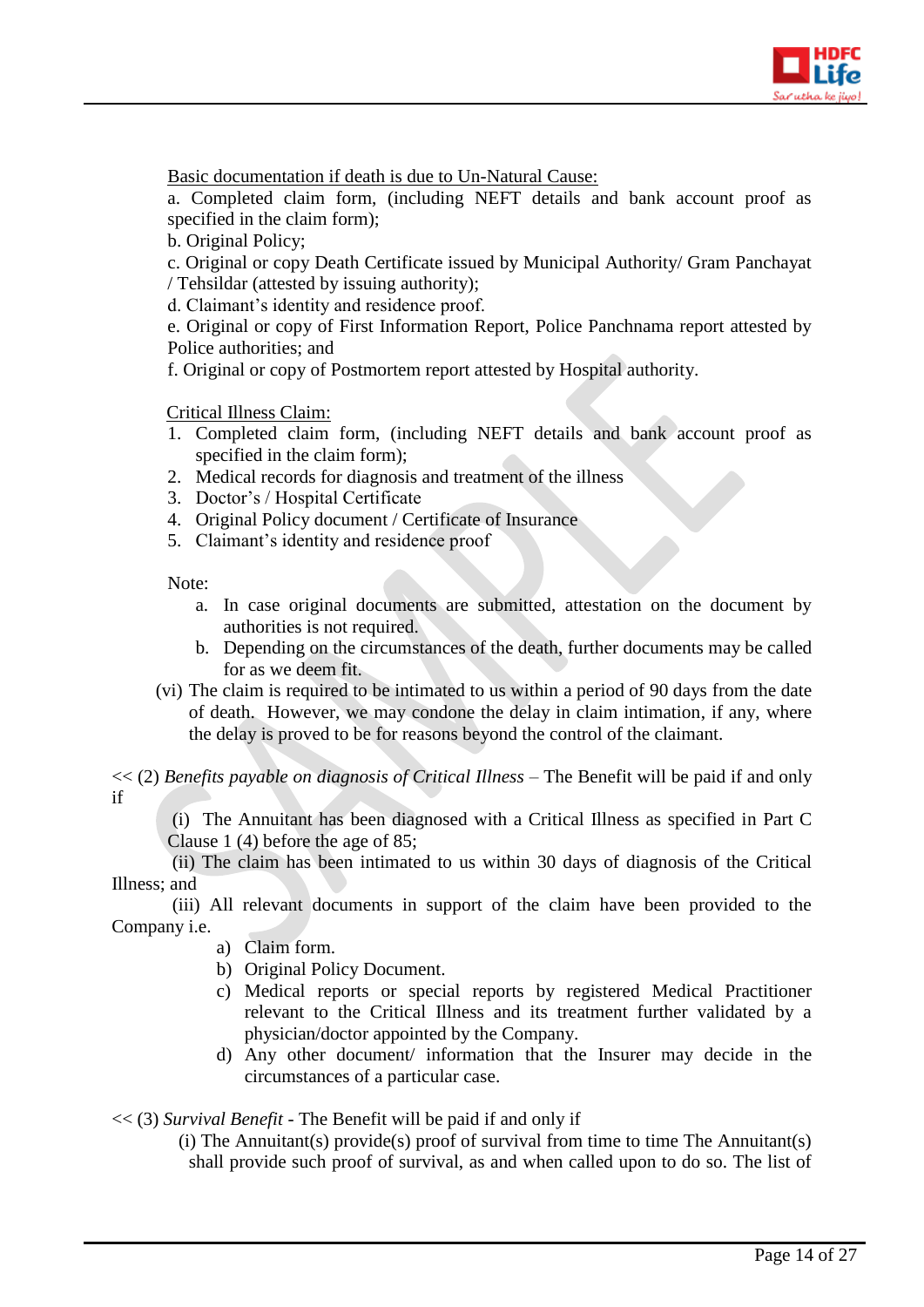

acceptable proofs will be communicated from time to time. We reserve the right to suspend the Annuity payments till the proof is provided.>>

# **4. Assignment**

Your Policy cannot be assigned.

#### **5. Nomination**

The Policyholder/Annuitant can nominate a person(s) in accordance with Section 39 of the Insurance Act, 1938 as amended from time to time. Simplified version of the provisions of Section 39 is enclosed in Annexure I for reference.

#### **6. Issuance of Duplicate Policy:**

The Policyholder can request for a duplicate copy of the Policy at HDFC Life offices or through Certified Financial Consultant (Insurance Agent) who advised you while taking this Policy. While making an application for duplicate Policy the Policyholder is required to submit a notarized original indemnity bond, an affidavit duly stamped along with KYC documents. Additional charges may be applicable for issuance of the duplicate Policy.

# **7. Incorrect Information and Non-Disclosure**

Fraud, misrepresentation and forfeiture would be dealt with in accordance with provisions of Section 45 of the Insurance Act 1938 as amended from time to time. Simplified version of the provisions of Section 45 is enclosed in Annexure II for reference

#### **8. Taxes**

#### (1) Indirect Taxes

Tax and levies shall be levied as applicable. Any taxes, statutory levy becoming applicable in future may become payable by you by any method including by levy of an additional monetary amount in addition to Premium/Purchase Price and or charges.

# (2) Direct Taxes

Tax will be deducted at the applicable rate from the payments made under the Policy, as per the provisions of the Income Tax Act, 1961.

#### **9. Modification, Amendment, Re-enactment of or to the Insurance laws and rules, regulations, guidelines, clarifications, circulars etc. thereunder**

- (1) This Policy is subject to-
	- (i) The Insurance Act, 1938 as amended from time to time,
	- (ii) Amendments, modifications (including re-enactment) as may be made from time to time, and
	- (iii)Other such relevant Regulations, Rules, Laws, Guidelines, Circulars, Enactments etc. as may be introduced thereunder from time to time.
- (2) We reserve the right to change any of these Policy Provisions / terms and conditions in accordance with changes in applicable Regulations or Laws, and where required, with IRDAI's approval.
- (3) We are required to obtain prior approval from the IRDAI before making any material changes to these provisions, except for changes of regulatory / statutory nature.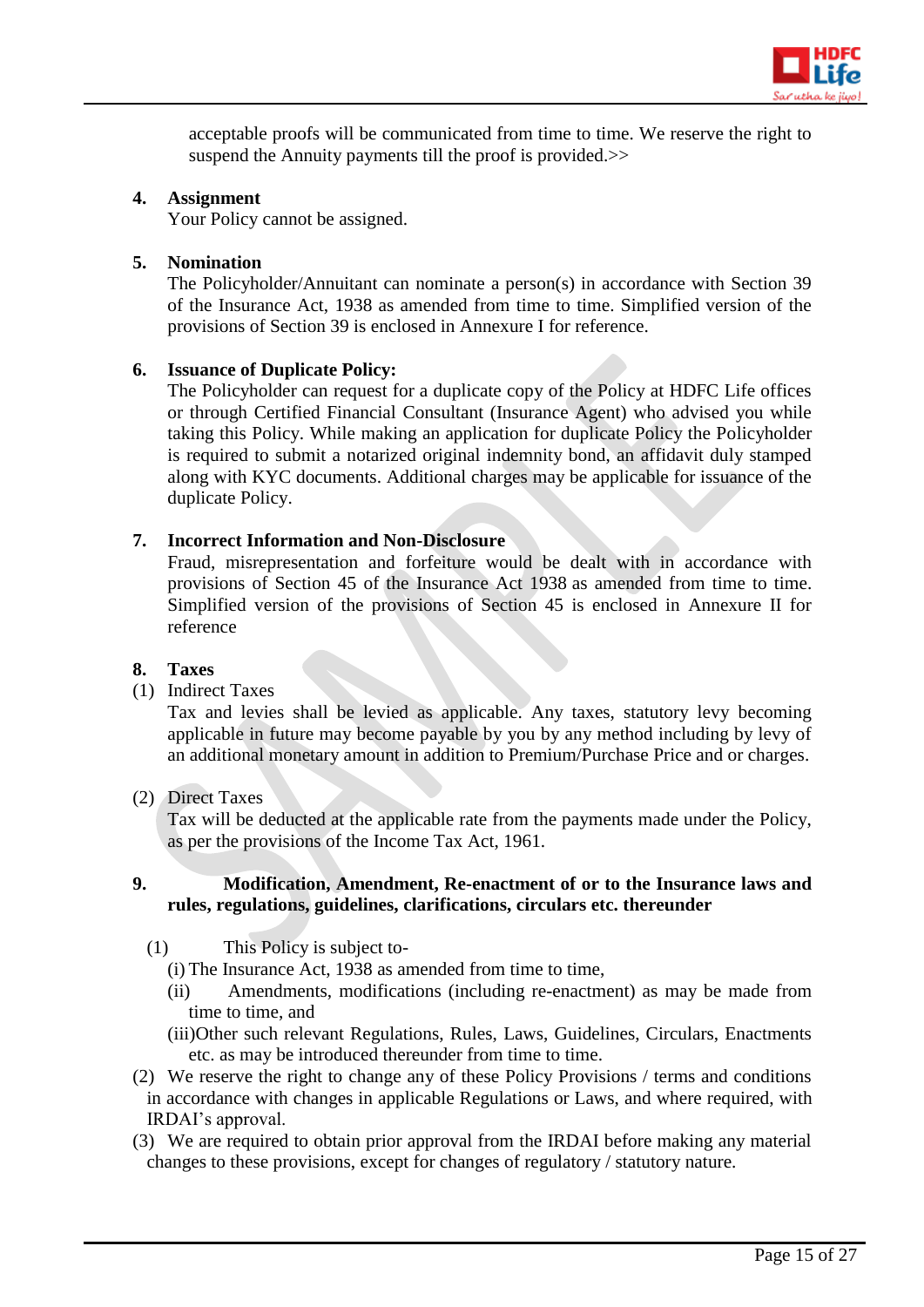

(4) We reserve the right to require submission by you of such documents and proof at all life stages of the Policy as may be necessary to meet the requirements under Antimoney Laundering/Know Your Customer norms and as may be laid down by IRDAI and other regulators from time to time.

# **10. Jurisdiction:**

This Policy shall be governed by the laws of India and the Indian Courts shall have jurisdiction to settle any disputes arising under the Policy.

#### **11. Notices**

Any notice, direction or instruction given to us, under the Policy, shall be in writing and delivered by hand, post, facsimile or from registered electronic mail ID to:

HDFC Life Insurance Company Limited, 11<sup>th</sup> Floor, Lodha Excelus, Apollo Mills Compound, N.M. Joshi Marg, Mahalaxmi, Mumbai - 400011.

Registered Office: Lodha Excelus, 13th Floor, Apollo Mills Compound, N.M. Joshi Marg, Mahalaxmi, Mumbai - 400011.

E-mail: service@hdfclife.com

Or such other address as may be informed by us.

Similarly, any notice, direction or instruction to be given by us, under the Policy, shall be in writing and delivered by hand, post, courier, facsimile or registered electronic mail ID to the updated address in the records of the Company.

You are requested to communicate any change in address, to the Company supported by the required address proofs to enable the Company to carry out the change of address in its systems. The onus of intimation of change of address lies with the Policyholder. An updated contact detail of the Policyholder will ensure that correspondences from the Company are correctly addressed to the Policyholder at the latest updated address.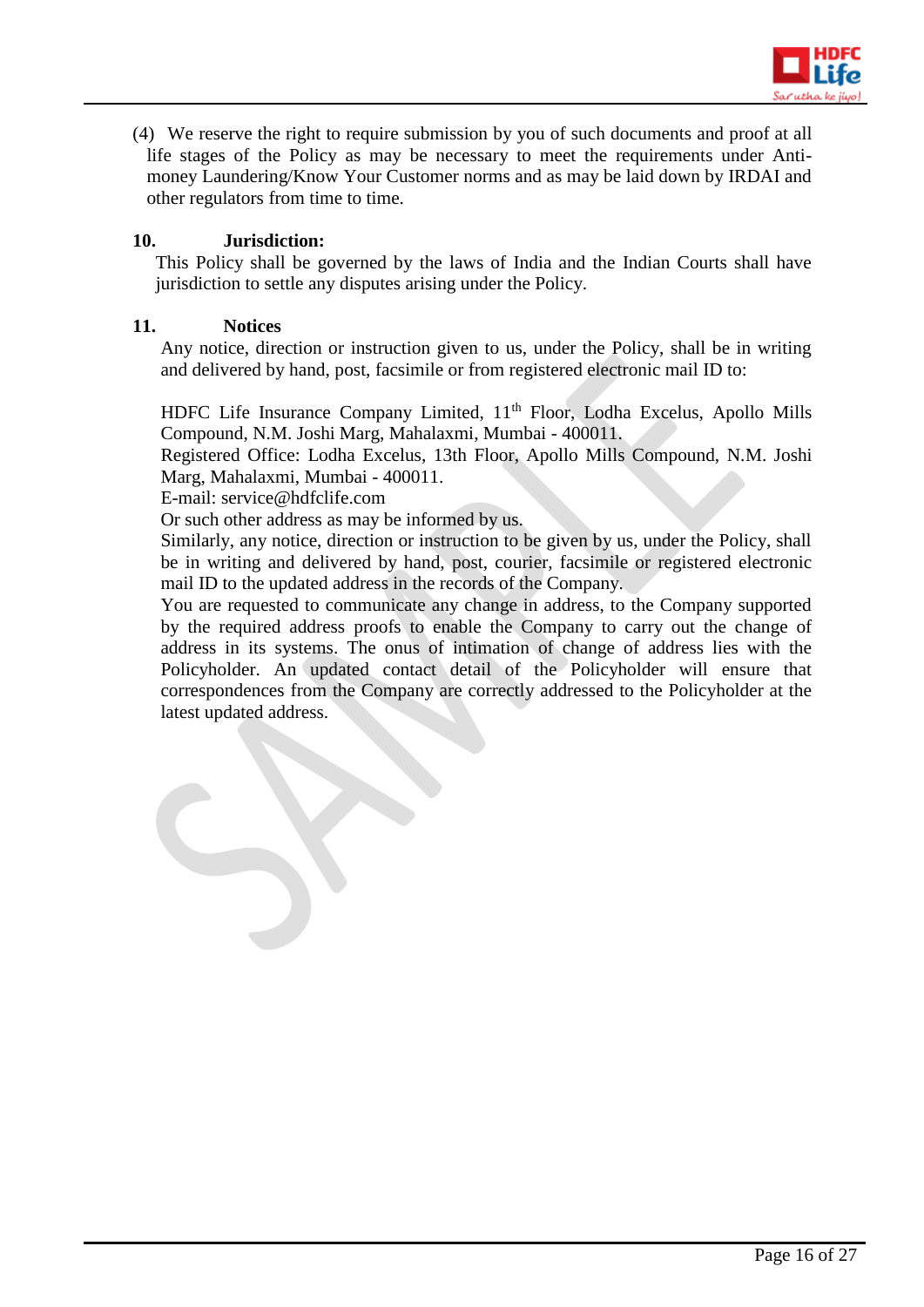

# **Part G**

#### 1. **Grievance Redressal Process**

- (i) The customer can contact us on the below mentioned address or at any of our branches in case of any complaint/ grievance: Grievance Redressal Officer HDFC Life Insurance Company Limited 11th Floor, Lodha Excelus, Apollo Mills Compound, N. M. Joshi Marg, Mahalaxmi, Mumbai, Maharashtra - 400011 Helpline number: 18602679999 (Local charges apply) E-mail: [service@hdfclife.com](mailto:service@hdfclife.com)
- (ii) All grievances (Service and sales) received by the Company will be responded to within the prescribed regulatory Turn Around Time (TAT) of 15 days.
- (iii) Written request or email from the registered email id is mandatory.
- (iv) If required, we will investigate the complaints by taking inputs from the customer over the telephone or through personal meetings.
- (v) We will issue an acknowledgement letter to the customer within 3 working days of the receipt of complaint.
- (vi) The acknowledgement that is sent to the customer has the details of the complaint number, the Policy number and the Grievance Redressal Officer's name who will be handling the complaint of the customer.
- (vii) If the customer's complaint is addressed within 3 days, the resolution communication will also act as the acknowledgment of the complaint.
- (viii) The final letter of resolution will offer redressal or rejection of the complaint along with the appropriate reason for the same.
- (ix) In case the customer is not satisfied with the decision sent to him or her, he or she may contact our Grievance Redressal Officer within 8 weeks of the receipt of the communication at any of the touch points mentioned in the document, failing which, we will consider the complaint to be satisfactorily resolved.
- (x) The following is the escalation matrix in case there is no response within the prescribed timelines or if you are not satisfied with the response. The number of days specified in the below- mentioned escalation matrix will be applicable from the date of escalation.

| <b>Level</b>                                                  | <b>Designation</b>    | <b>Response</b><br><b>Time</b> | <b>Email ID</b>         | <b>Address</b> |
|---------------------------------------------------------------|-----------------------|--------------------------------|-------------------------|----------------|
|                                                               | Sr. Manager           |                                |                         | $11th$ Floor,  |
|                                                               | <b>OR</b> Associate   | 10                             |                         | Lodha          |
| 1st Level                                                     | <b>Vice President</b> | working                        | escalation1@hdfclife.in | Excelus,       |
|                                                               | $-Customer$           | days                           |                         | Apollo Mills   |
|                                                               | Relations             |                                |                         | Compound, N    |
|                                                               | Vice President        |                                |                         | M Joshi Marg   |
| 2nd Level (for<br>response not<br>received from<br>Level $1)$ | OR Sr. Vice           | 7                              |                         |                |
|                                                               | $President -$         | working                        | escalation2@hdfclife.in | Mahalakshmi,   |
|                                                               | Customer              | days                           |                         | Mumbai         |
|                                                               | Relations             |                                |                         | 400011         |

You are requested to follow the aforementioned matrix to receive satisfactory response from us.

(xi) If you are not satisfied with the response or do not receive a response from us within 15 days, you may approach the Grievance Cell of IRDAI on the following contact details: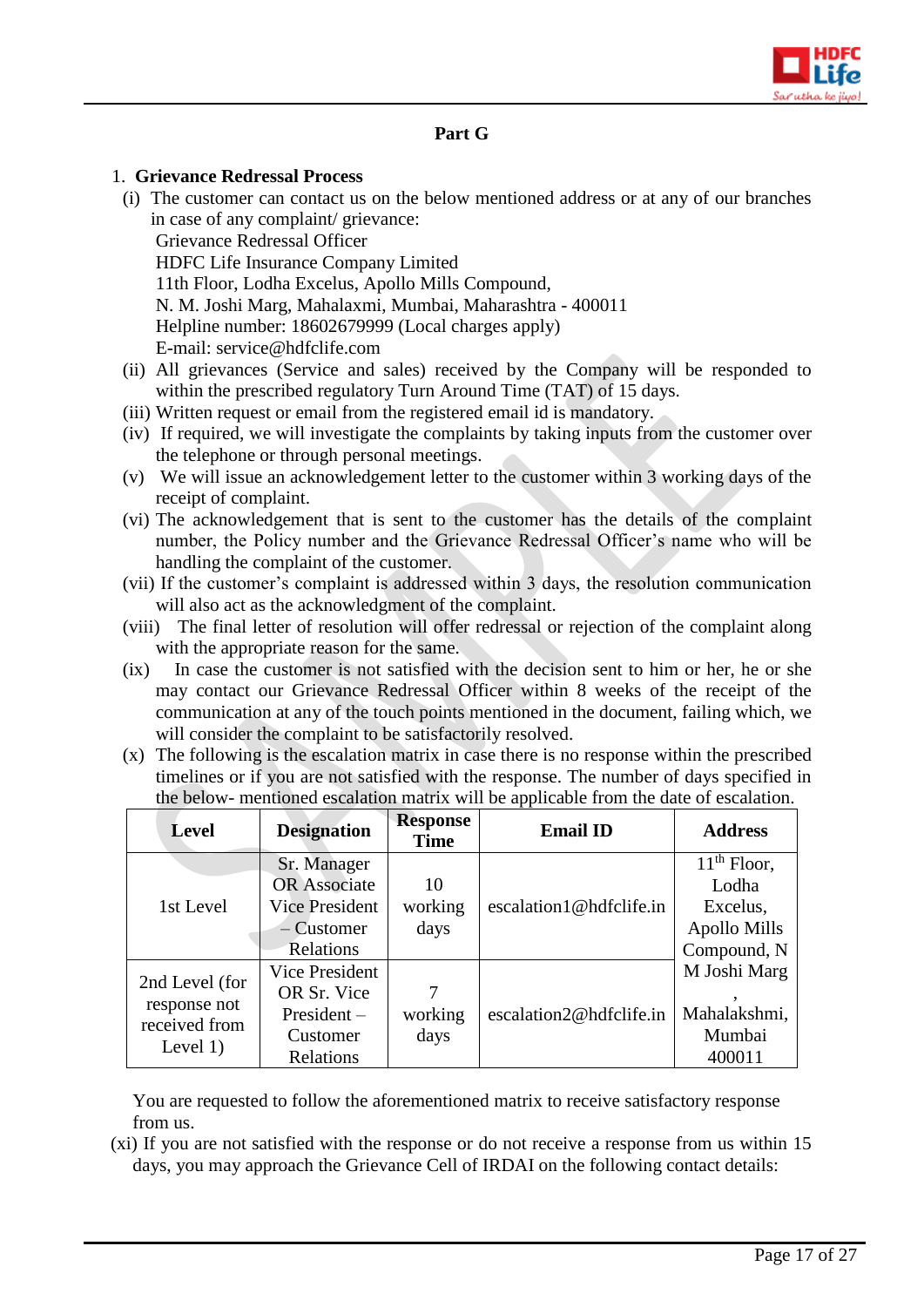

- IRDAI Grievance Call Centre (IGCC) TOLL FREE NO: 155255/ 18004254732
- Email ID: complaints@irdai.gov.in
- Online- You can register your complaint online at http://www.igms.irdai.gov.in/
- Address for communication for complaints by fax/paper: General Manager Consumer Affairs Department – Grievance Redressal Cell Insurance Regulatory and Development Authority of India Sy No. 115/1, Financial District, Nanakramguda, Gachibowli, Hyderabad – 500 032

2. In the event you are dissatisfied with the response provided by us, you may approach the Insurance Ombudsman in your region. The details of the existing offices of the Insurance Ombudsman are provided below. You are requested to refer to the IRDAI website at "www.irdai.gov.in" for the updated details.

| <b>Office of the</b><br>Ombudsman | <b>Contact Details</b>                                                                                                                                                                                                                                                                      | <b>Areas of Jurisdiction</b>                        |
|-----------------------------------|---------------------------------------------------------------------------------------------------------------------------------------------------------------------------------------------------------------------------------------------------------------------------------------------|-----------------------------------------------------|
| <b>AHMEDABA</b><br>D              | AHMEDABAD - Shri Kuldip Singh<br>Office of the Insurance Ombudsman,<br>Jeevan Prakash Building, 6th floor,<br>Tilak Marg, Relief Road,<br>Ahmedabad - 380 001.<br>Tel.: 079 - 25501201/02/05/06<br>Email: bimalokpal.ahmedabad@cioins.co.in                                                 | Gujarat,<br>Dadra & Nagar Haveli,<br>Daman and Diu. |
| <b>BHOPAL</b>                     | <b>BHOPAL</b> - Shri R M Singh<br>Office of the Insurance Ombudsman,<br>Janak Vihar Complex, 2nd Floor,<br>6, Malviya Nagar, Opp. Airtel Office,<br>Near New Market.<br>Bhopal - 462 003.<br>Tel.: 0755 - 2769201 / 2769202<br>Fax: 0755 - 2769203<br>Email: bimalokpal.bhopal@cioins.co.in | Madhya Pradesh<br>Chattisgarh.                      |
| <b>BHUBANESH</b><br><b>WAR</b>    | Office of the Insurance Ombudsman,<br>62, Forest park,<br>Bhubneshwar $-751009$ .<br>Tel.: 0674 - 2596461 /2596455<br>Fax: 0674 - 2596429<br>Email: bimalokpal.bhubaneswar@cioins.co.in                                                                                                     | Orissa.                                             |
| <b>BENGALURU</b>                  | Office of the Insurance Ombudsman,<br>Jeevan Soudha Building, PID No. 57-27-N-19<br>Ground Floor, 19/19, 24th Main Road,<br>JP Nagar, Ist Phase,<br>Bengaluru - 560 078.                                                                                                                    | Karnataka.                                          |

#### **a. Details and addresses of Insurance Ombudsman**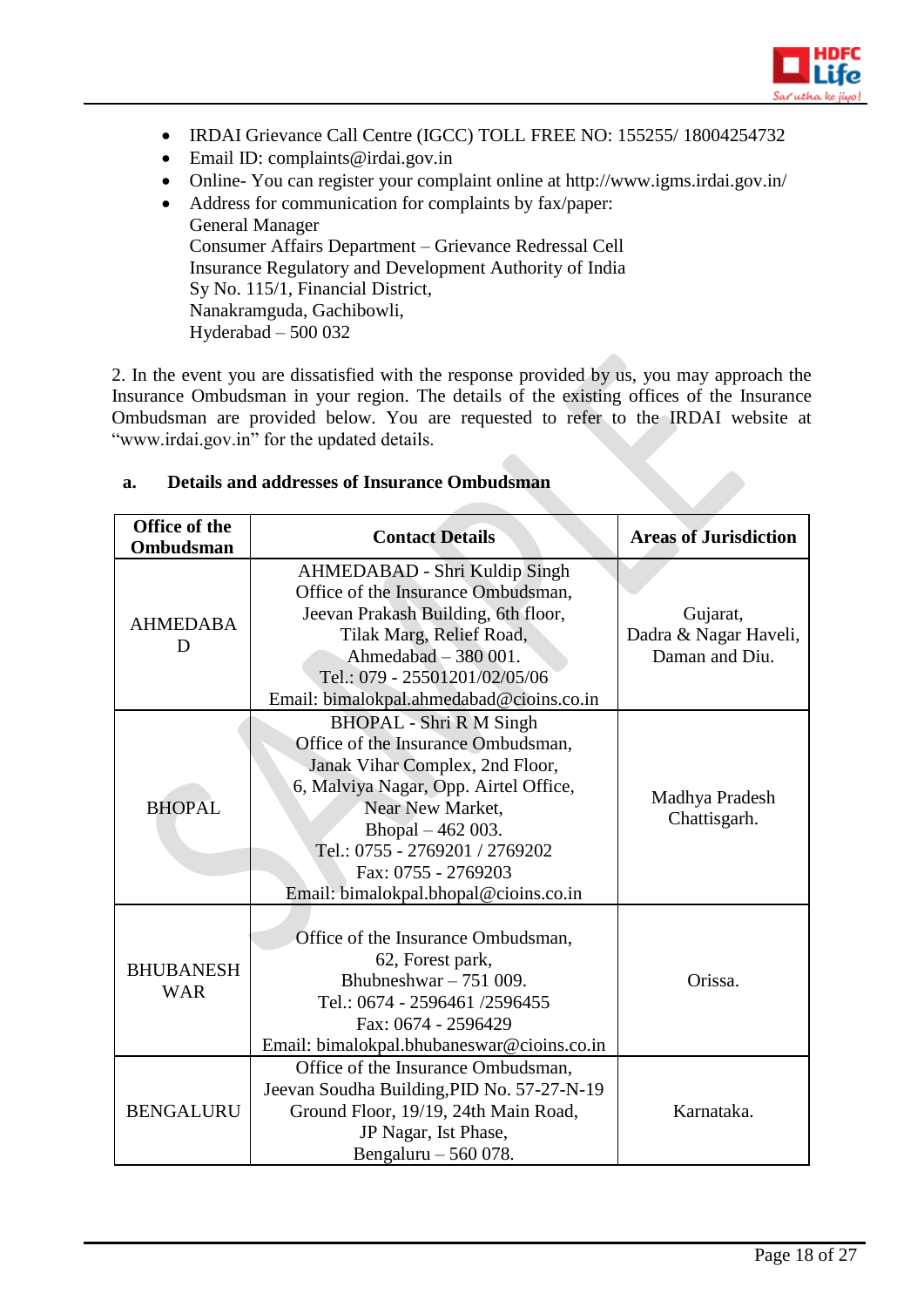

|                                         | Tel.: 080 - 26652048 / 26652049                                                                                                                                                                                                                                                                                                                                                                                                                                                      |                                                                                                                                                                                                                                                                                              |
|-----------------------------------------|--------------------------------------------------------------------------------------------------------------------------------------------------------------------------------------------------------------------------------------------------------------------------------------------------------------------------------------------------------------------------------------------------------------------------------------------------------------------------------------|----------------------------------------------------------------------------------------------------------------------------------------------------------------------------------------------------------------------------------------------------------------------------------------------|
|                                         |                                                                                                                                                                                                                                                                                                                                                                                                                                                                                      |                                                                                                                                                                                                                                                                                              |
| <b>CHANDIGAR</b><br>H<br><b>CHENNAI</b> | Email: bimalokpal.bengaluru@cioins.co.in<br>Office of the Insurance Ombudsman,<br>S.C.O. No. 101, 102 & 103, 2nd Floor,<br>Batra Building, Sector $17 - D$ ,<br>Chandigarh $-160017$ .<br>Tel.: 0172 - 2706196 / 2706468<br>Fax: 0172 - 2708274<br>Email: bimalokpal.chandigarh@cioins.co.in<br>Office of the Insurance Ombudsman,<br>Fatima Akhtar Court, 4th Floor, 453,<br>Anna Salai, Teynampet,<br>CHENNAI - 600 018.<br>Tel.: 044 - 24333668 / 24335284<br>Fax: 044 - 24333664 | Punjab,<br>Haryana(excluding<br>Gurugram, Faridabad,<br>Sonepat and<br>Bahadurgarh)<br>Himachal Pradesh,<br><b>Union Territories of</b><br>Jammu & Kashmir,<br>Ladakh & Chandigarh.<br>Tamil Nadu,<br><b>Tamil Nadu</b><br>PuducherryTown and<br>Karaikal (which are<br>part of Puducherry). |
|                                         | Email: bimalokpal.chennai@cioins.co.in                                                                                                                                                                                                                                                                                                                                                                                                                                               |                                                                                                                                                                                                                                                                                              |
| <b>DELHI</b>                            | Office of the Insurance Ombudsman,<br>2/2 A, Universal Insurance Building,<br>Asaf Ali Road.<br>New Delhi - 110 002.<br>Tel.: 011 - 23232481/23213504<br>Email: bimalokpal.delhi@cioins.co.in                                                                                                                                                                                                                                                                                        | Delhi &<br><b>Following Districts of</b><br>Haryana - Gurugram,<br>Faridabad, Sonepat &<br>Bahadurgarh.                                                                                                                                                                                      |
|                                         |                                                                                                                                                                                                                                                                                                                                                                                                                                                                                      |                                                                                                                                                                                                                                                                                              |
| <b>GUWAHATI</b>                         | Office of the Insurance Ombudsman,<br>Jeevan Nivesh, 5th Floor,<br>Nr. Panbazar over bridge, S.S. Road,<br>Guwahati - 781001(ASSAM).<br>Tel.: 0361 - 2632204 / 2602205<br>Email: bimalokpal.guwahati@cioins.co.in                                                                                                                                                                                                                                                                    | Assam,<br>Meghalaya,<br>Manipur,<br>Mizoram,<br>Arunachal Pradesh,<br>Nagaland and Tripura.                                                                                                                                                                                                  |
| <b>HYDERABA</b><br>D                    | Office of the Insurance Ombudsman,<br>6-2-46, 1st floor, "Moin Court",<br>Lane Opp. Saleem Function Palace,<br>A. C. Guards, Lakdi-Ka-Pool,<br>Hyderabad - 500 004.<br>Tel.: 040 - 23312122<br>Fax: 040 - 23376599                                                                                                                                                                                                                                                                   | Andhra Pradesh,<br>Telangana,<br>Yanam and<br>part of Union Territory<br>of Puducherry.                                                                                                                                                                                                      |
| <b>JAIPUR</b>                           | Email: bimalokpal.hyderabad@cioins.co.in<br>Office of the Insurance Ombudsman,<br>Jeevan Nidhi – II Bldg., Gr. Floor,<br>Bhawani Singh Marg,<br>Jaipur - 302 005.<br>Tel.: 0141 - 2740363<br>Email: bimalokpal.jaipur@cioins.co.in                                                                                                                                                                                                                                                   | Rajasthan.                                                                                                                                                                                                                                                                                   |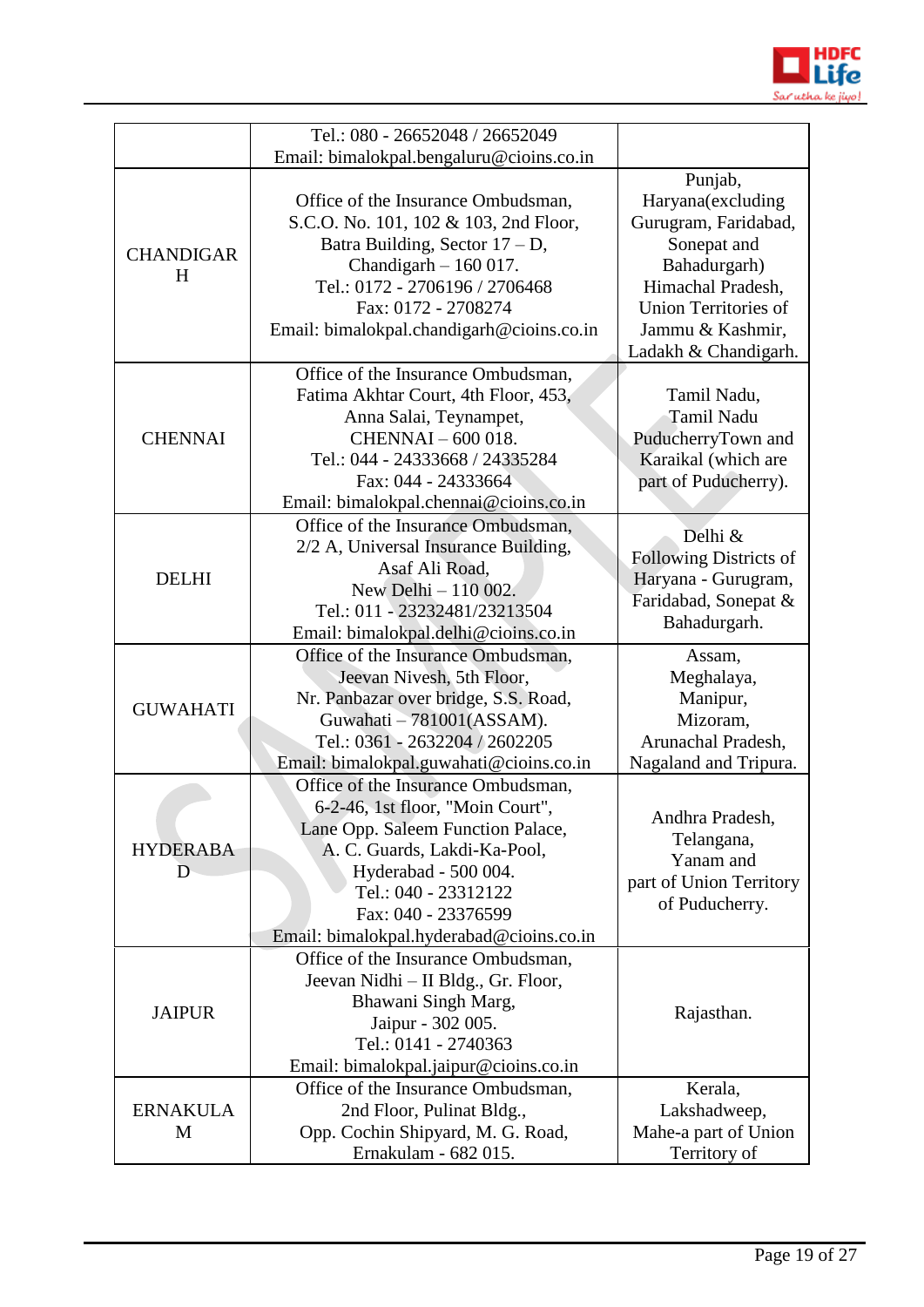

|                | Tel.: 0484 - 2358759 / 2359338           | Puducherry.             |
|----------------|------------------------------------------|-------------------------|
|                | Fax: 0484 - 2359336                      |                         |
|                | Email: bimalokpal.ernakulam@cioins.co.in |                         |
|                | Office of the Insurance Ombudsman,       |                         |
|                | Hindustan Bldg. Annexe, 4th Floor,       | West Bengal,            |
|                | 4, C.R. Avenue,                          | Sikkim,                 |
| <b>KOLKATA</b> | KOLKATA - 700 072.                       | Andaman & Nicobar       |
|                | Tel.: 033 - 22124339 / 22124340          | Islands.                |
|                | Fax: 033 - 22124341                      |                         |
|                | Email: bimalokpal.kolkata@cioins.co.in   |                         |
|                |                                          | Districts of Uttar      |
|                |                                          | Pradesh:                |
|                |                                          | Lalitpur, Jhansi,       |
|                |                                          | Mahoba, Hamirpur,       |
|                |                                          | Banda, Chitrakoot,      |
|                |                                          | Allahabad, Mirzapur,    |
|                |                                          | Sonbhabdra, Fatehpur,   |
|                |                                          | Pratapgarh,             |
|                |                                          | Jaunpur, Varanasi,      |
|                |                                          | Gazipur, Jalaun,        |
|                | Office of the Insurance Ombudsman,       | Kanpur, Lucknow,        |
|                | 6th Floor, Jeevan Bhawan, Phase-II,      | Unnao, Sitapur,         |
|                | Nawal Kishore Road, Hazratganj,          | Lakhimpur, Bahraich,    |
| <b>LUCKNOW</b> | Lucknow - 226 001.                       | Barabanki, Raebareli,   |
|                | Tel.: 0522 - 2231330 / 2231331           | Sravasti, Gonda,        |
|                | Fax: 0522 - 2231310                      | Faizabad, Amethi,       |
|                | Email: bimalokpal.lucknow@cioins.co.in   | Kaushambi,              |
|                |                                          | Balrampur, Basti,       |
|                |                                          | Ambedkarnagar,          |
|                |                                          | Sultanpur,              |
|                |                                          | Maharajgang,            |
|                |                                          | Santkabirnagar,         |
|                |                                          | Azamgarh,               |
|                |                                          | Kushinagar, Gorkhpur,   |
|                |                                          | Deoria, Mau,            |
|                |                                          | Ghazipur, Chandauli,    |
|                |                                          | Ballia, Sidharathnagar. |
|                |                                          |                         |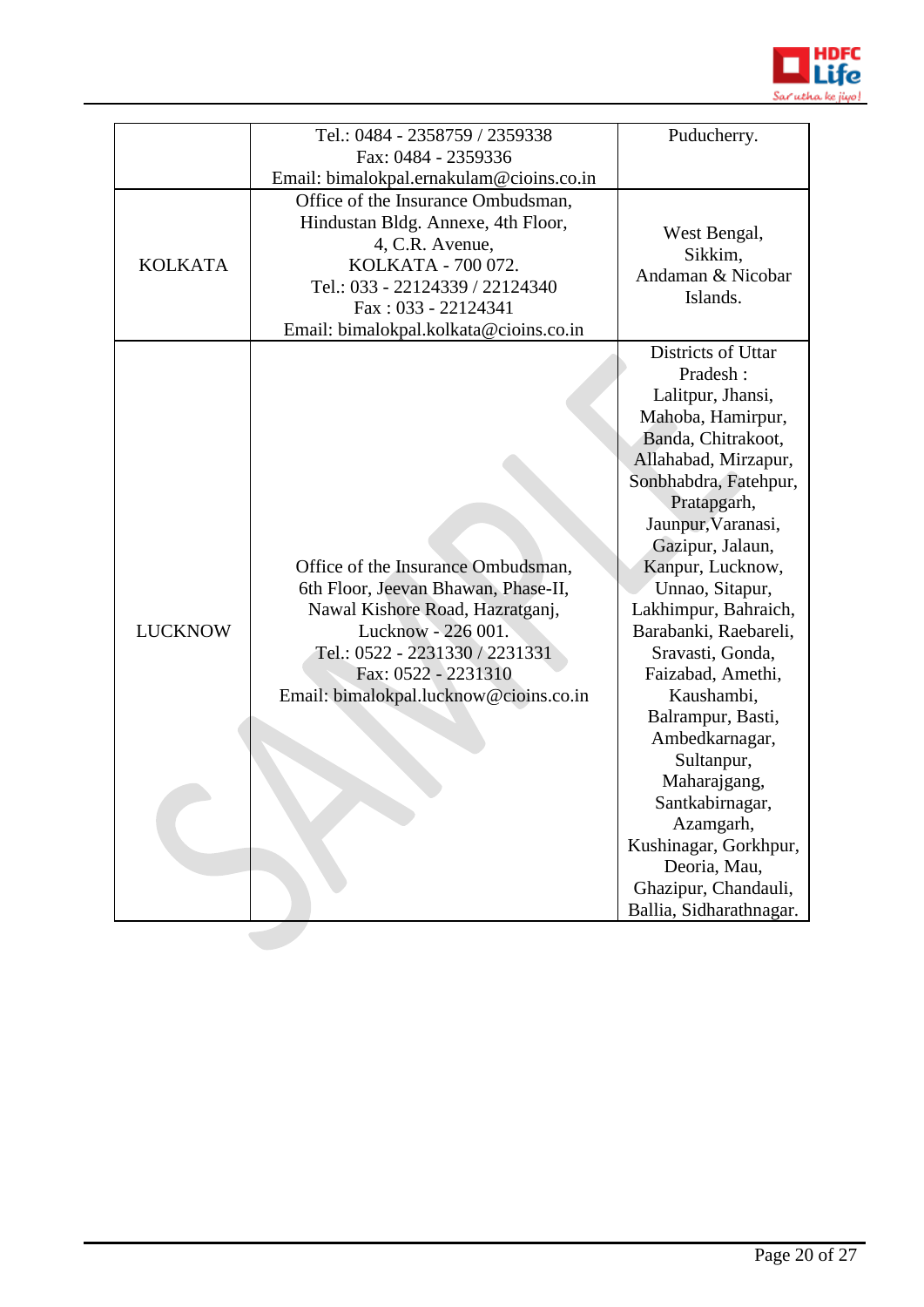

| <b>MUMBAI</b> | Office of the Insurance Ombudsman,<br>3rd Floor, Jeevan Seva Annexe,<br>S. V. Road, Santacruz (W),<br>Mumbai - 400 054.<br>Tel.:<br>69038821/23/24/25/26/27/28/28/29/30/31<br>Fax: 022 - 26106052<br>Email: bimalokpal.mumbai@cioins.co.in | Goa,<br>Mumbai Metropolitan<br>Region<br>excluding Navi<br>Mumbai & Thane.                                                                                                                                                                                                                                                                                                                                                                                             |
|---------------|--------------------------------------------------------------------------------------------------------------------------------------------------------------------------------------------------------------------------------------------|------------------------------------------------------------------------------------------------------------------------------------------------------------------------------------------------------------------------------------------------------------------------------------------------------------------------------------------------------------------------------------------------------------------------------------------------------------------------|
| <b>NOIDA</b>  | Office of the Insurance Ombudsman,<br>Bhagwan Sahai Palace<br>4th Floor, Main Road,<br>Naya Bans, Sector 15,<br>Distt: Gautam Buddh Nagar,<br>U.P-201301.<br>Tel.: 0120-2514252 / 2514253<br>Email: bimalokpal.noida@cioins.co.in          | <b>State of Uttaranchal</b><br>and the following<br>Districts of Uttar<br>Pradesh:<br>Agra, Aligarh, Bagpat,<br>Bareilly, Bijnor,<br>Budaun, Bulandshehar,<br>Etah, Kanooj,<br>Mainpuri, Mathura,<br>Meerut, Moradabad,<br>Muzaffarnagar,<br>Oraiyya, Pilibhit,<br>Etawah, Farrukhabad,<br>Firozbad,<br>Gautambodhanagar,<br>Ghaziabad, Hardoi,<br>Shahjahanpur, Hapur,<br>Shamli, Rampur,<br>Kashganj, Sambhal,<br>Amroha, Hathras,<br>Kanshiramnagar,<br>Saharanpur. |
| <b>PATNA</b>  | Office of the Insurance Ombudsman,<br>2nd Floor, Lalit Bhawan,<br>Bailey Road,<br>Patna 800 001.<br>Tel.: 0612-2547068<br>Email: bimalokpal.patna@cioins.co.in                                                                             | Bihar,<br>Jharkhand.                                                                                                                                                                                                                                                                                                                                                                                                                                                   |
| <b>PUNE</b>   | Office of the Insurance Ombudsman,<br>Jeevan Darshan Bldg., 3rd Floor,<br>C.T.S. No.s. 195 to 198,<br>N.C. Kelkar Road, Narayan Peth,<br>Pune $-411$ 030.<br>Tel.: 020-41312555<br>Email: bimalokpal.pune@cioins.co.in                     | Maharashtra,<br>Area of Navi Mumbai<br>and Thane<br>excluding Mumbai<br>Metropolitan Region.                                                                                                                                                                                                                                                                                                                                                                           |

# **b. Insurance Ombudsman-**

1) The Ombudsman shall receive and consider complaints alleging deficiency in performance required of an insurer (including its agents and intermediaries) or an insurance broker, on any of the following grounds—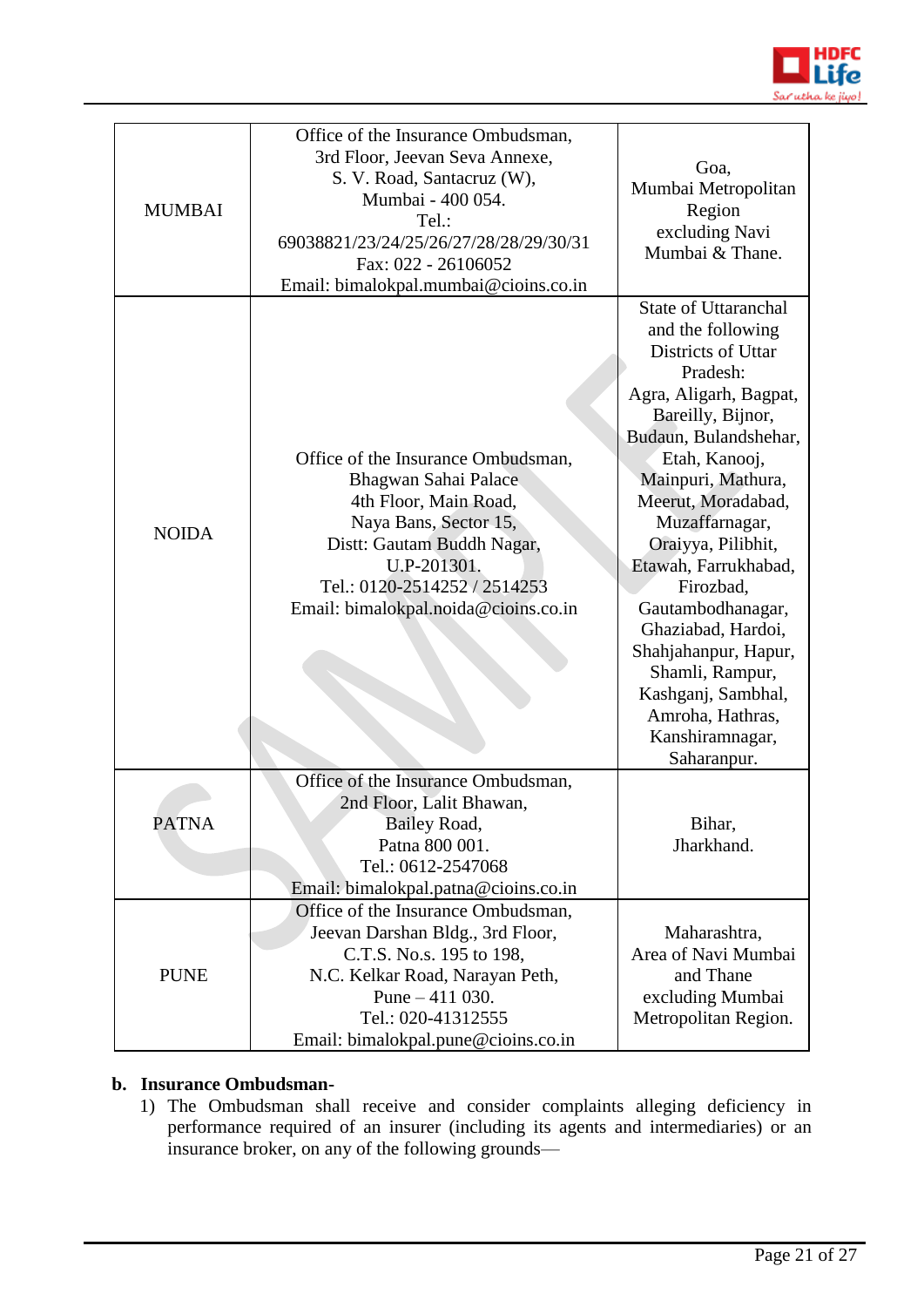

- (a) delay in settlement of claims, beyond the time specified in the regulations, framed under the Insurance Regulatory and Development Authority of India Act, 1999;
- (b) any partial or total repudiation of claims by the life insurer, general insurer or the health insurer;
- (c) disputes over Premium paid or payable in terms of insurance Policy;
- (d) misrepresentation of Policy terms and conditions at any time in the Policy document or Policy contract;
- (e) legal construction of insurance policies in so far as the dispute relates to claim;
- (f) Policy servicing related grievances against insurers and their agents and intermediaries;
- (g) issuance of life insurance Policy, general insurance Policy including health insurance Policy which is not in conformity with the proposal form submitted by the proposer;
- (h) non-issuance of insurance Policy after receipt of Premium in life insurance and general insurance including health insurance; and
- (i) any other matter arising from non-observance of or non-adherence to the provisions of any regulations made by the Authority with regard to protection of policyholders' interests or otherwise, or of any circular, guideline or instruction issued by the Authority, or of the terms and conditions of the policy contract, insofar as such matter relates to issues referred to in clauses (a) to (h).

### **c. Manner in which complaint is to be made -**

- 1) Any person who has a grievance against an insurer or insurance broker, may himself or through his legal heirs, nominee or assignee, make a complaint in writing to the Insurance Ombudsman within whose territorial jurisdiction the branch or office of the insurer or the insurance broker, as the case may be, complained against or the residential address or place of residence of the complainant is located.
- 2) The complaint shall be in writing, duly signed or made by way of electronic mail or online through the website of the Council for Insurance Ombudsmen, by the complainant or through his legal heirs, nominee or assignee and shall state clearly the name and address of the complainant, the name of the branch or office of the insurer against whom the complaint is made, the facts giving rise to the complaint, supported by documents, the nature and extent of the loss caused to the complainant and the relief sought from the Insurance Ombudsman.
- 3) No complaint to the Insurance Ombudsman shall lie unless—
	- (a) the complainant has made a representation in writing or through electronic mail or online through website of the insurer or insurance broker concerned to the insurer or insurance broker, as the case may be, named in the complaint and
		- i. either the insurer or insurance broker, as the case may be, had rejected the complaint; or
		- ii. the complainant had not received any reply within a period of one month after the insurer or insurance broker, as the case may be, received his representation; or
		- iii.the complainant is not satisfied with the reply given to him by the insurer or insurance broker, as the case may be;
	- (b) The complaint is made within one year
		- i. after the order of the insurer or insurance broker, as the case may be, rejecting the representation is received; or
		- ii. after receipt of decision of the insurer or insurance broker, as the case may be, which is not to the satisfaction of the complainant;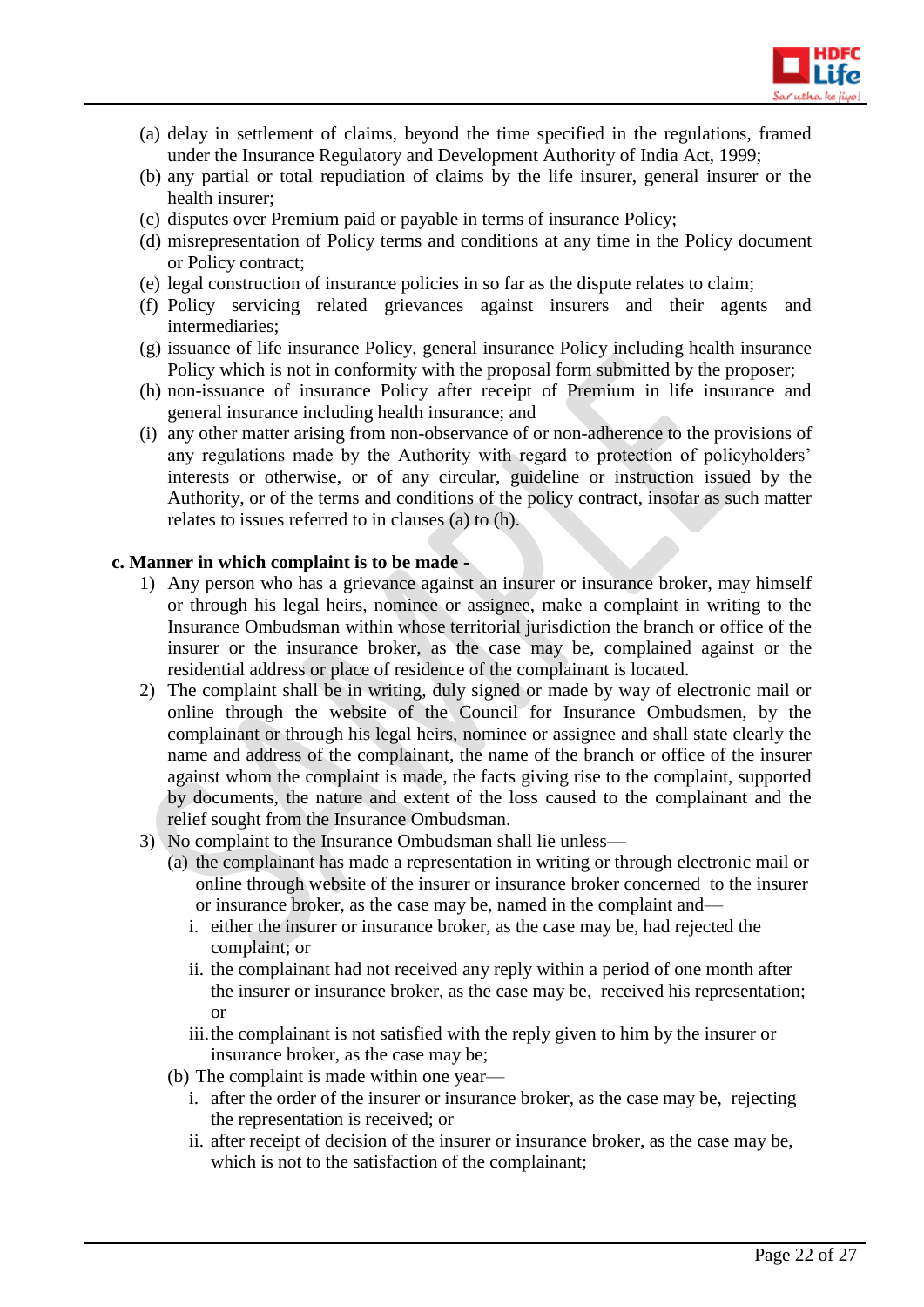

- iii.after expiry of a period of one month from the date of sending the written representation to the insurer or insurance broker, as the case may be, if the insurer named fails to furnish reply to the complainant.
- 4) The Ombudsman shall be empowered to condone the delay in such cases as he may consider necessary, after calling for objections of the insurer or insurance broker, as the case may be, against the proposed condonation and after recording reasons for condoning the delay and in case the delay is condoned, the date of condonation of delay shall be deemed to be the date of filing of the complaint, for further proceedings under these rules.
- 5) No complaint before the Insurance Ombudsman shall be maintainable on the same subject matter on which proceedings are pending before or disposed of by any court or consumer forum or arbitrator.
- 6) The Council for Insurance Ombudsmen shall develop a complaints management system, which shall include an online platform developed for the purpose of online submission and tracking of the status of complaints made under rule 14 of Insurance Ombudsman Rules, 2017.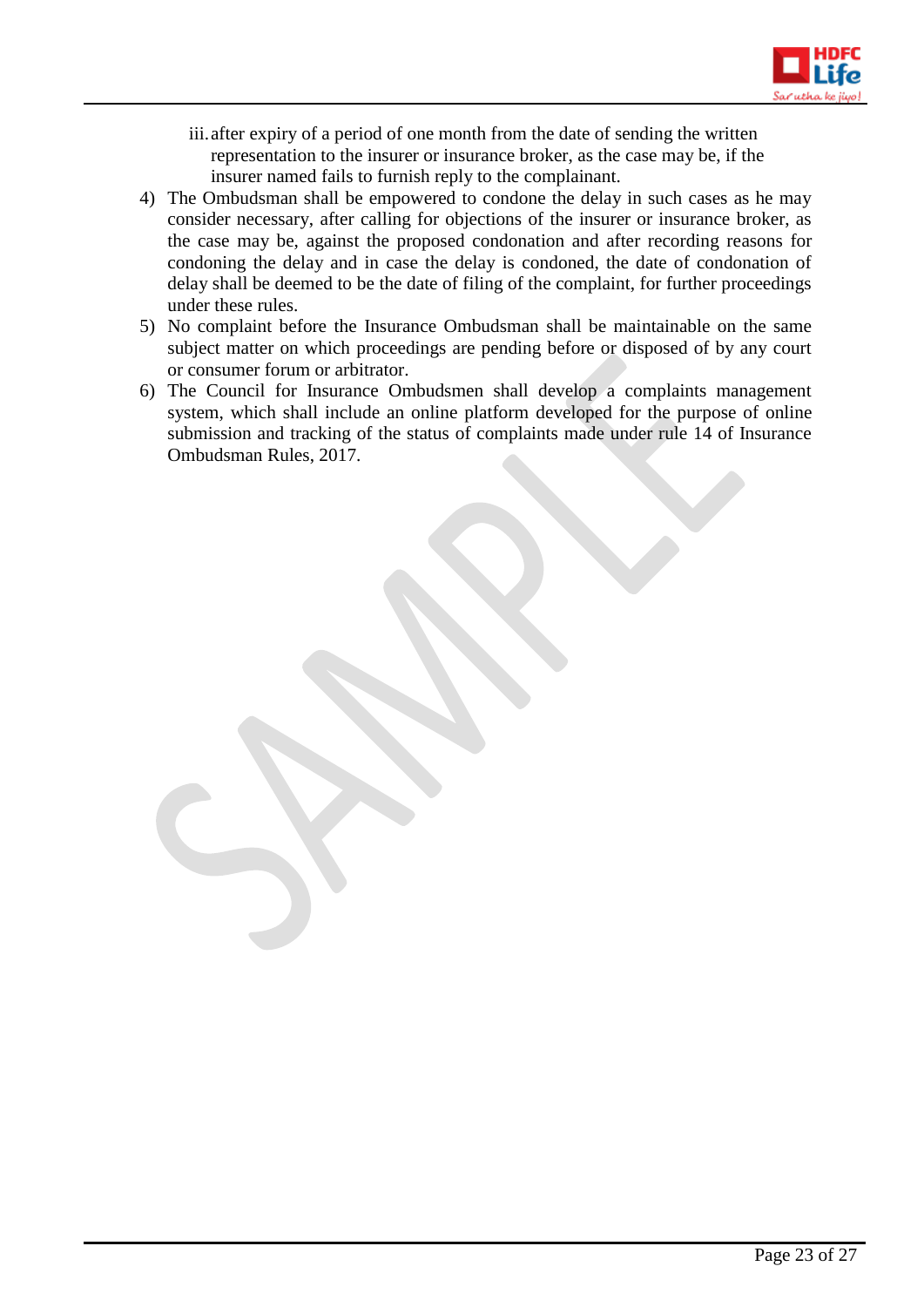

# **Annexure I**

#### **Section 39 - Nomination by policyholder**

Nomination of a life insurance Policy is as below in accordance with Section 39 of the Insurance Act, 1938 as amended by Insurance Laws (Amendment) Act, 2015 dated 23.03.2015. The extant provisions in this regard are as follows:

- 1) The policyholder of a life insurance on his own life may nominate a person or persons to whom money secured by the policy shall be paid in the event of his death.
- 2) Where the nominee is a minor, the policyholder may appoint any person to receive the money secured by the policy in the event of policyholder's death during the minority of the nominee. The manner of appointment to be laid down by the insurer.
- 3) Nomination can be made at any time before the maturity of the policy.
- 4) Nomination may be incorporated in the text of the policy itself or may be endorsed on the policy communicated to the insurer and can be registered by the insurer in the records relating to the policy.
- 5) Nomination can be cancelled or changed at any time before policy matures, by an endorsement or a further endorsement or a will as the case may be.
- 6) A notice in writing of Change or Cancellation of nomination must be delivered to the insurer for the insurer to be liable to such nominee. Otherwise, insurer will not be liable if a bonafide payment is made to the person named in the text of the policy or in the registered records of the insurer.
- 7) Fee to be paid to the insurer for registering change or cancellation of a nomination can be specified by the Authority through Regulations.
- 8) On receipt of notice with fee, the insurer should grant a written acknowledgement to the policyholder of having registered a nomination or cancellation or change thereof.
- 9) A transfer or assignment made in accordance with Section 38 shall automatically cancel the nomination except in case of assignment to the insurer or other transferee or assignee for purpose of loan or against security or its reassignment after repayment. In such case, the nomination will not get cancelled to the extent of insurer's or transferee's or assignee's interest in the policy. The nomination will get revived on repayment of the loan.
- 10) The right of any creditor to be paid out of the proceeds of any policy of life insurance shall not be affected by the nomination.
- 11) In case of nomination by policyholder whose life is insured, if the nominees die before the policyholder, the proceeds are payable to policyholder or his heirs or legal representatives or holder of succession certificate.
- 12) In case nominee(s) survive the person whose life is insured, the amount secured by the policy shall be paid to such survivor(s).
- 13) Where the policyholder whose life is insured nominates his (a) parents or (b) spouse or (c) children or (d) spouse and children (e) or any of them; the nominees are beneficially entitled to the amount payable by the insurer to the policyholder unless it is proved that policyholder could not have conferred such beneficial title on the nominee having regard to the nature of his title.
- 14) If nominee(s) die after the policyholder but before his share of the amount secured under the policy is paid, the share of the expired nominee(s) shall be payable to the heirs or legal representative of the nominee or holder of succession certificate of such nominee(s).
- 15) The provisions of sub-section 7 and 8 (13 and 14 above) shall apply to all life insurance policies maturing for payment after the commencement of Insurance Laws (Amendment) Act, 2015. (i.e. 23.03.2015)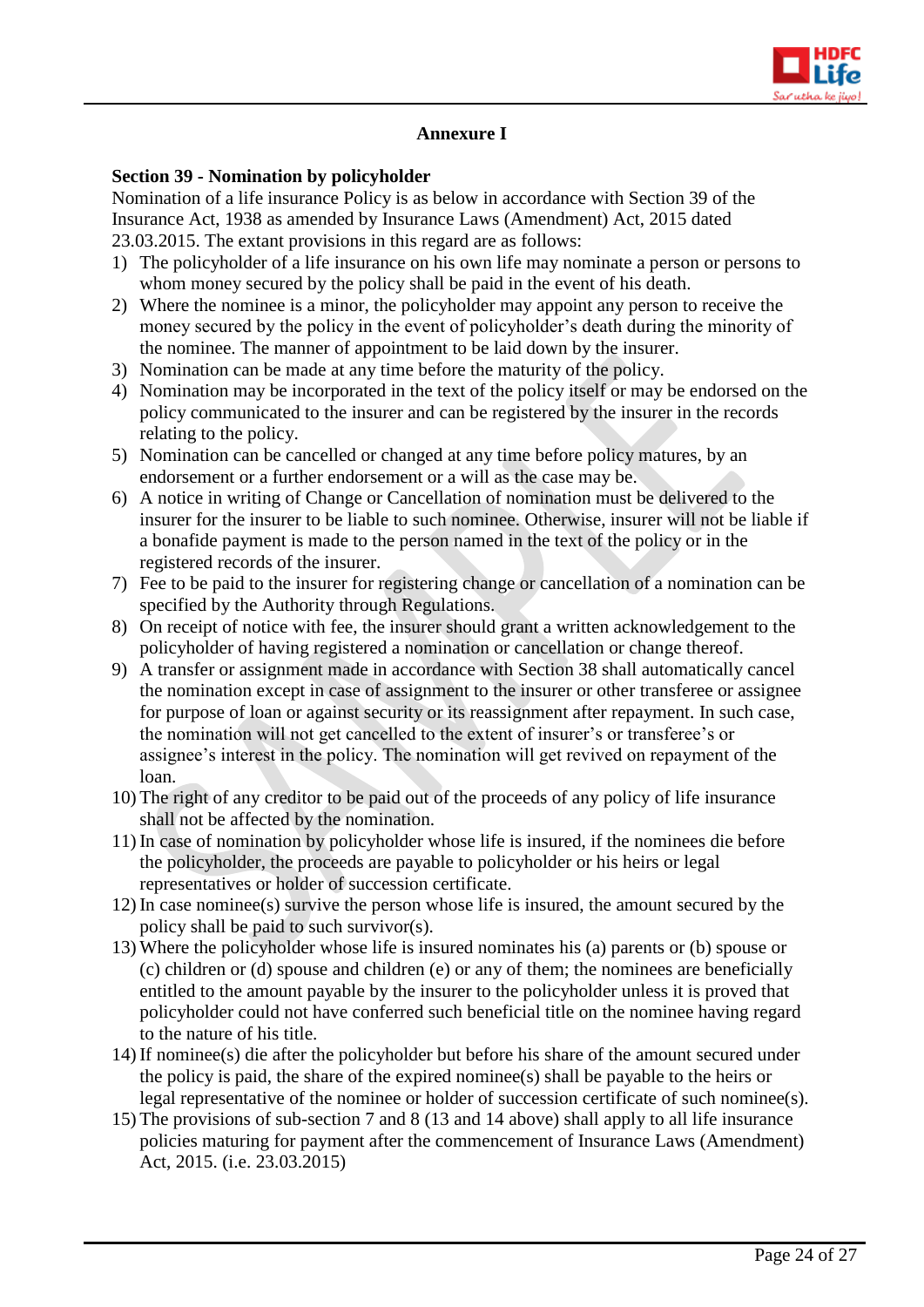

- 16) If policyholder dies after maturity but the proceeds and benefit of the policy has not been paid to him because of his death, his nominee(s) shall be entitled to the proceeds and benefit of the policy.
- 17) The provisions of Section 39 are not applicable to any life insurance policy to which Section 6 of Married Women's Property Act, 1874 applies or has at any time applied except where before or after Insurance Laws (Amendment) Act, 2015, a nomination is made in favour of spouse or children or spouse and children whether or not on the face of the policy it is mentioned that it is made under Section 39. Where nomination is intended to be made to spouse or children or spouse and children under Section 6 of MWP Act, it should be specifically mentioned on the policy. In such a case only, the provisions of Section 39 will not apply.

*Disclaimer: This is not a comprehensive list of amendments of Insurance Laws (Amendment) Act, 2015 and only a simplified version prepared for general information. Policy Holders are advised to refer to Insurance Laws (Amendment) Act, 2015 dated 23.03.2015 for complete and accurate details.*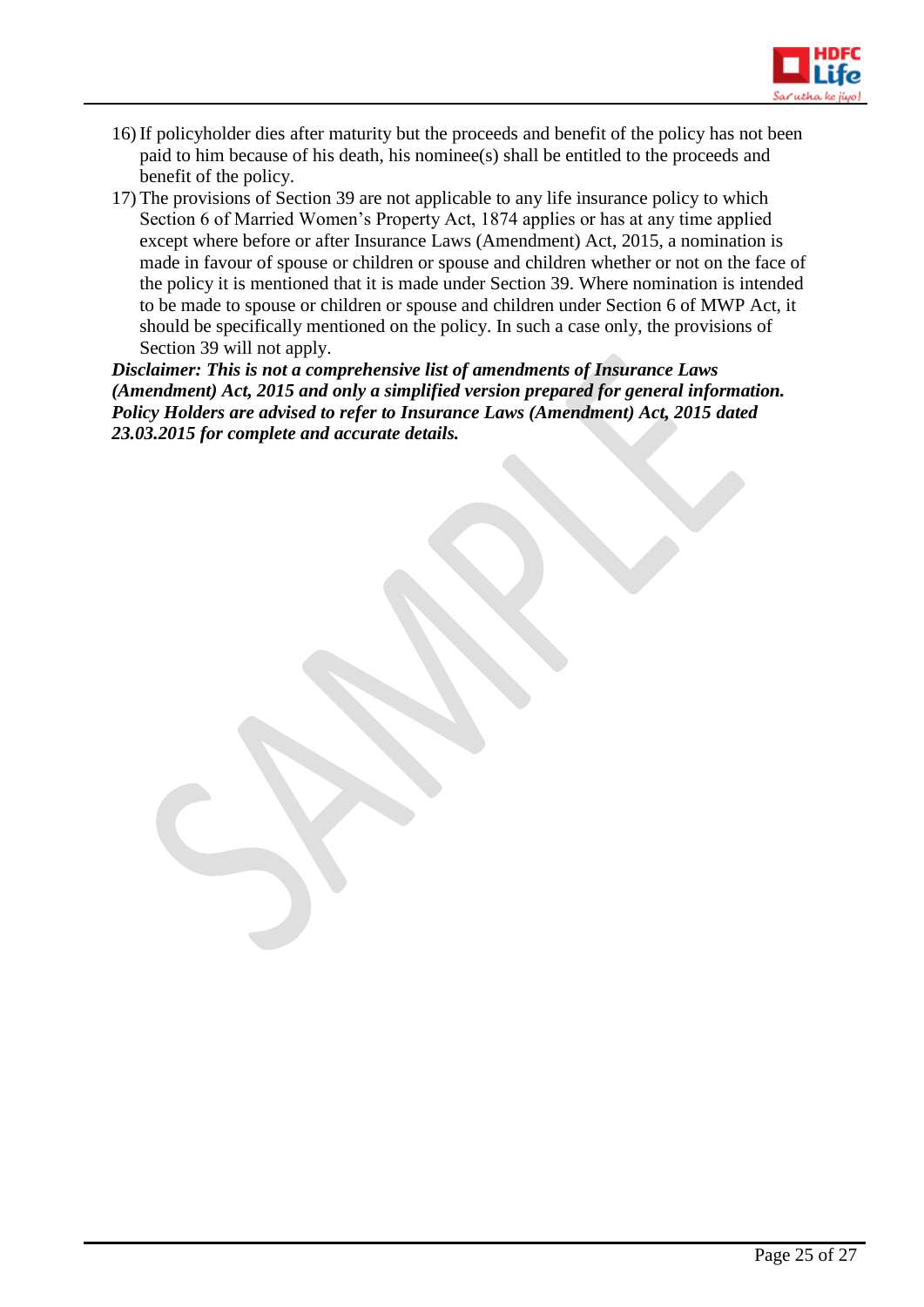

# **Annexure II**

# **Section 45 – Policy shall not be called in question on the ground of mis-statement after three years**

Provisions regarding policy not being called into question in terms of Section 45 of the Insurance Act, 1938, as amended by Insurance Laws (Amendment) Act, 2015 dated 23.03.2015 are as follows:

- 1) No Policy of Life Insurance shall be called in question on any ground whatsoever after expiry of 3 yrs from
	- a. the date of issuance of policy or
	- b. the date of commencement of risk or
	- c. the date of revival of policy or
	- d. the date of rider to the policy
	- whichever is later.
- 2) On the ground of fraud, a policy of Life Insurance may be called in question within 3 years from
	- a. the date of issuance of policy or
	- b. the date of commencement of risk or
	- c. the date of revival of policy or
	- d. the date of rider to the policy
	- whichever is later.

For this, the insurer should communicate in writing to the insured or legal representative or nominee or assignees of insured, as applicable, mentioning the ground and materials on which such decision is based.

3) Fraud means any of the following acts committed by insured or by his agent, with the intent to deceive the insurer or to induce the insurer to issue a life insurance policy: a. The suggestion, as a fact of that which is not true and which the insured does not believe to be true;

b. The active concealment of a fact by the insured having knowledge or belief of the fact; c. Any other act fitted to deceive; and

- d. Any such act or omission as the law specifically declares to be fraudulent.
- 4) Mere silence is not fraud unless, depending on circumstances of the case, it is the duty of the insured or his agent keeping silence to speak or silence is in itself equivalent to speak.
- 5) No Insurer shall repudiate a life insurance Policy on the ground of Fraud, if the Insured / beneficiary can prove that the misstatement was true to the best of his knowledge and there was no deliberate intention to suppress the fact or that such mis-statement of or suppression of material fact are within the knowledge of the insurer. Onus of disproving is upon the policyholder, if alive, or beneficiaries.
- 6) Life insurance Policy can be called in question within 3 years on the ground that any statement of or suppression of a fact material to expectancy of life of the insured was incorrectly made in the proposal or other document basis which policy was issued or revived or rider issued. For this, the insurer should communicate in writing to the insured or legal representative or nominee or assignees of insured, as applicable, mentioning the ground and materials on which decision to repudiate the policy of life insurance is based.
- 7) In case repudiation is on ground of misstatement and not on fraud, the premium collected on policy till the date of repudiation shall be paid to the insured or legal representative or nominee or assignees of insured, within a period of 90 days from the date of repudiation.